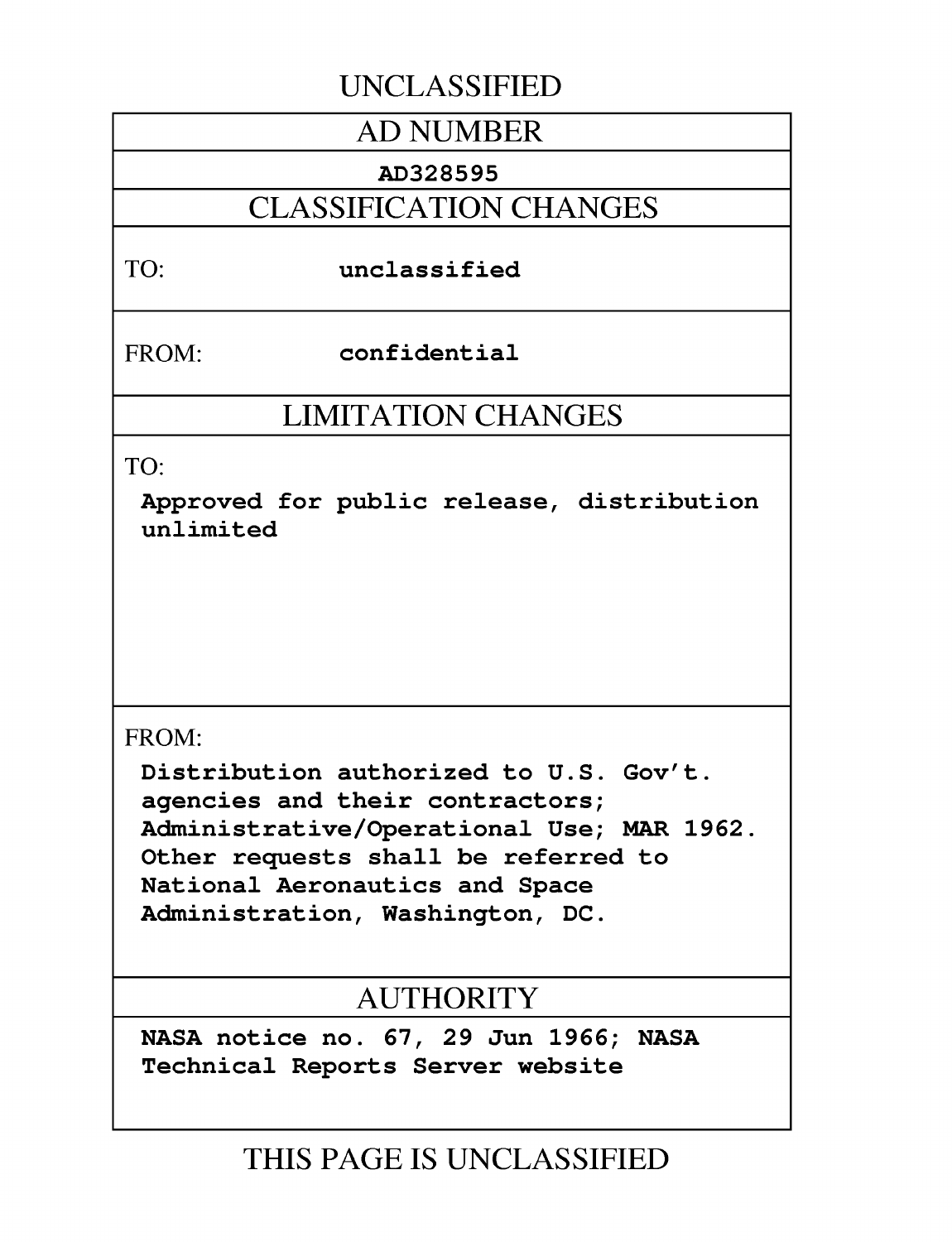

Reproduced<br>by the

ARMED SERVICES TECHNICAL INFORMATION AGENCY ARLINGTON HALL STATION ARLINGTON 12, VIRGINIA



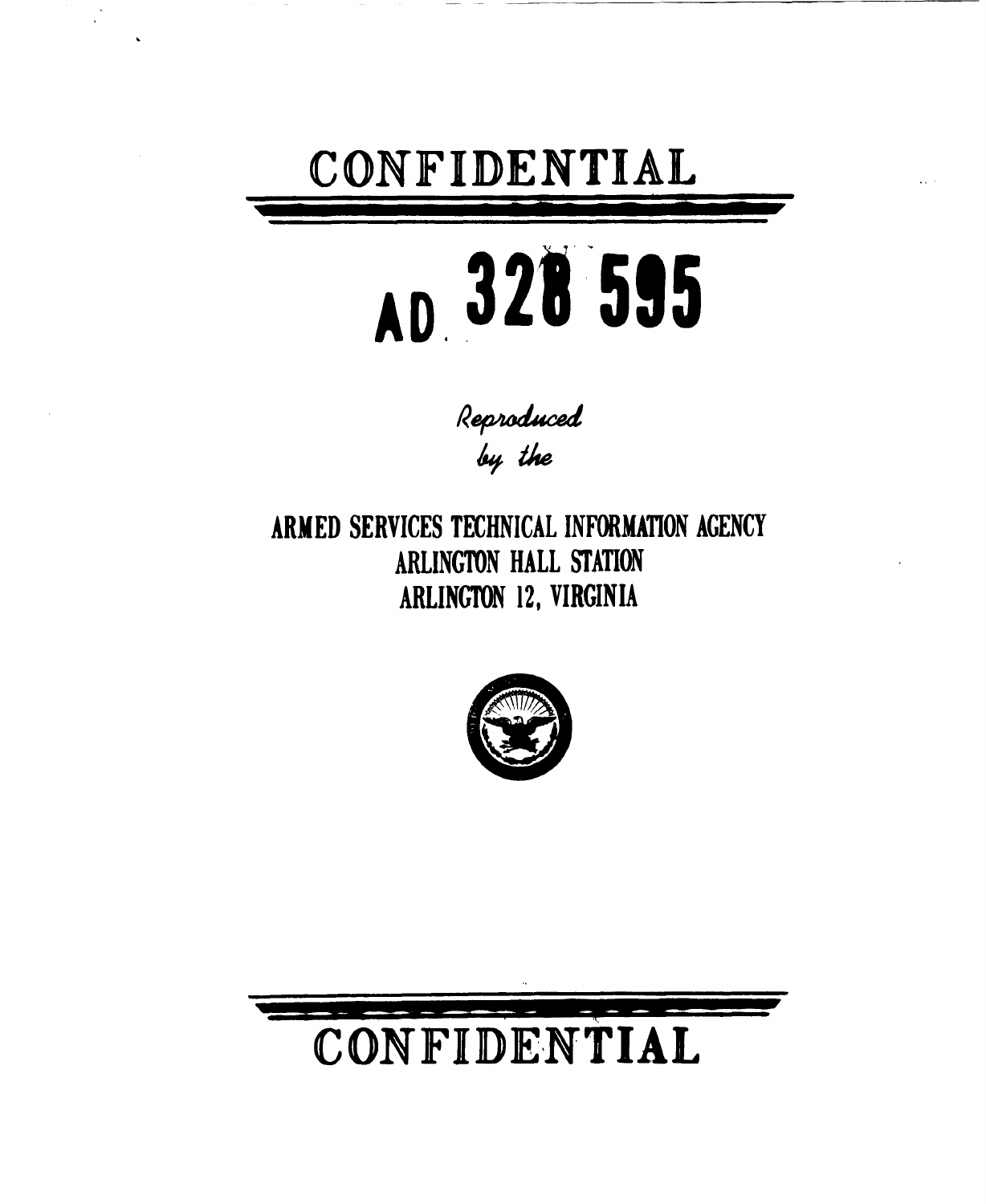NOTICE: When government or other drawings, specifications or other data are used for any purpose other than in connection with a definitely related government procurement operation, the **U. S.** Government thereby incurs no responsibility, nor any obligation whatsoever; and the fact that the Government may have fornmlated, furnished, or in any **way** supplied the said drawings, specifications, or other data is not to be regarded **by** implication or otherwise as in any manner licensing the holder or any other person or corporation, or conveying any rights or permission to manufacture, use or sell any patented invention that may in any way be related thereto.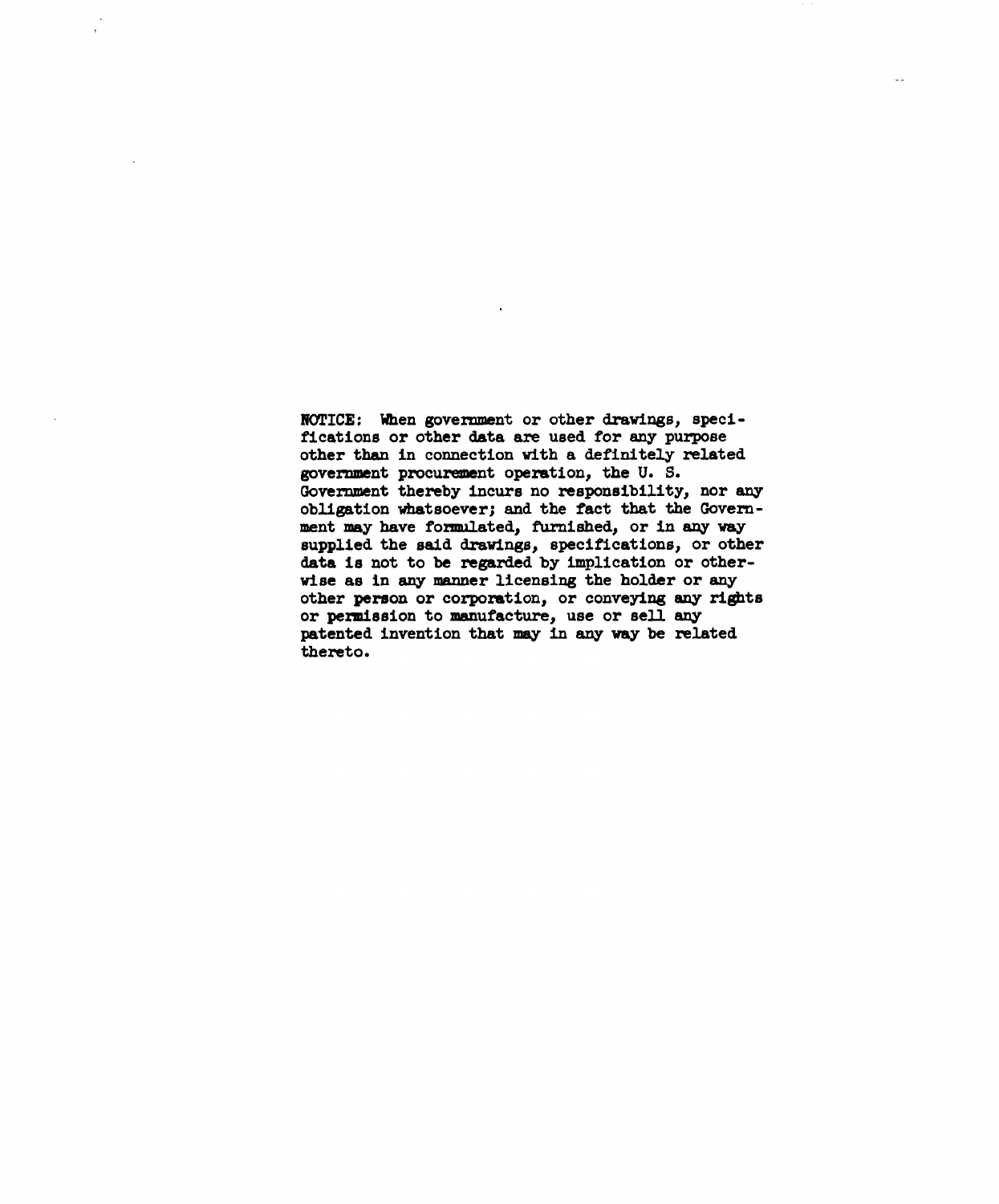|                                                                             |                                                           | <b>CONFIDENTIAL</b>                                                                                                                                                                                                                                                 | Copy<br>NASA TM X-637                                                  | 56 |
|-----------------------------------------------------------------------------|-----------------------------------------------------------|---------------------------------------------------------------------------------------------------------------------------------------------------------------------------------------------------------------------------------------------------------------------|------------------------------------------------------------------------|----|
| NASA TM $X-63$<br><b>LO</b><br>$\boldsymbol{\mathcal{O}}$<br>LO<br>$\infty$ |                                                           | NASA                                                                                                                                                                                                                                                                |                                                                        |    |
| $(\bigwedge_{n=1}^{n} \bigwedge_{n=1}^{n} \mathbb{R})$<br>C                 | TECHNICAL MEMORANDUM                                      |                                                                                                                                                                                                                                                                     |                                                                        |    |
|                                                                             |                                                           | $X - 637$                                                                                                                                                                                                                                                           |                                                                        |    |
|                                                                             | FLIGHT-SIMULATED OFF-THE-PAD ESCAPE AND LANDING MANEUVERS |                                                                                                                                                                                                                                                                     |                                                                        |    |
|                                                                             |                                                           | FOR A VERTICALLY LAUNCHED HYPERSONIC GLIDER                                                                                                                                                                                                                         |                                                                        |    |
|                                                                             |                                                           | By Gene J. Matranga, William H. Dana,<br>and Neil A. Armstrong                                                                                                                                                                                                      |                                                                        |    |
|                                                                             |                                                           | Flight Research Center<br>Edwards, Calif.                                                                                                                                                                                                                           |                                                                        |    |
|                                                                             |                                                           |                                                                                                                                                                                                                                                                     |                                                                        |    |
|                                                                             |                                                           |                                                                                                                                                                                                                                                                     |                                                                        |    |
| XOX                                                                         |                                                           |                                                                                                                                                                                                                                                                     |                                                                        |    |
|                                                                             | manner to an unsuthorized person is prohibited by law.    | CLASSIFIED DOCUMENT - TITLE UNCLASSIFIED<br>This material contains information affecting the national defense of the United States within the meaning<br>of the espionage laws, Title 18, U.S.C., Secs. 793 and 794, the transmission or revelation of which in any | $\left  \cdot \right $                                                 |    |
|                                                                             | NATIONAL AERONAUTICS AND SPACE ADMINISTRATION             |                                                                                                                                                                                                                                                                     |                                                                        |    |
|                                                                             | <b>WASHINGTON</b>                                         |                                                                                                                                                                                                                                                                     | March 1962                                                             |    |
|                                                                             |                                                           | <b>CONFIDENTIAL</b>                                                                                                                                                                                                                                                 | RCLUDED FROM AUTOMATIC<br>REGRADING; DOD DIR 5200.10<br>DOES NOT APPLY |    |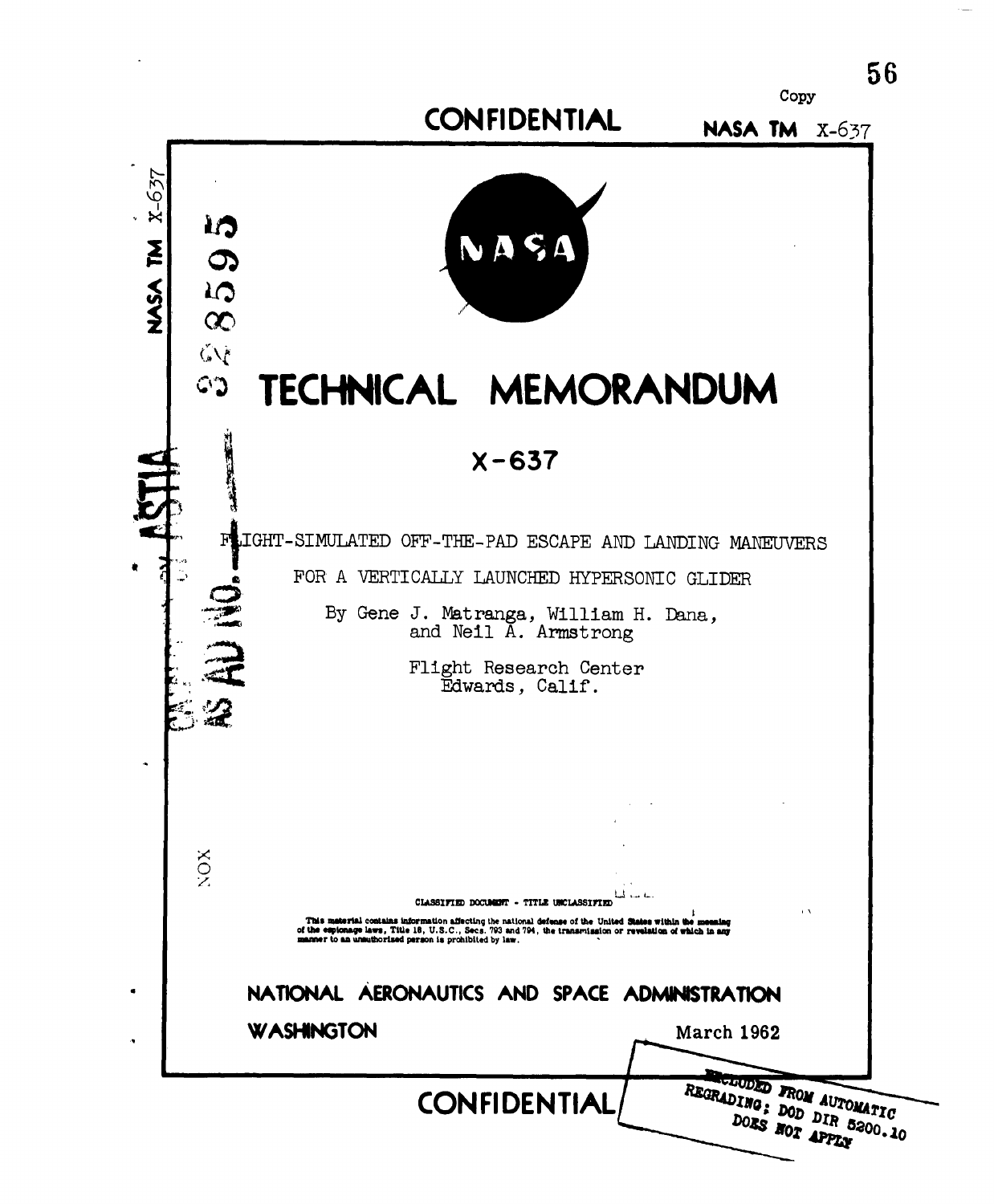#### NATIONAL AERONAUTICS **AND** SPACE ADMINISTRATION

#### TECHNICAL MEMORANDUM X-637

#### FLIGHT-SIMUJLATED OFF-THE-PAD ESCAPE **AND** LANDING MANEUVERS

FOR A VERTICALLY LAUNCHED HYPERSONIC GLIDER\*

By Gene **J.** Matranga, William H. Dana, H and Neil A. Armstrong

### 5 **SUMMARY**

A series of subsonic maneuvers simulating typical off-the-pad escape and landing procedures for a vertically launched hypersonicglider configuration was flown using a delta-wing airplane having a peak effective lift-drag ratio of  $4.7$ .

None of the required maneuvers posed any particularly difficult or taxing situations for the pilots. Circular, overhead landing patterns flown at 240 knots indicated airspeed were relatively easy to perform and resulted in touchdown longitudinal dispersions of less than ±1,200 feet.

A reduction in the pilot's visibility from the cockpit did not noticeably impair his ability to navigate except when view of the area directly beneath the airplane was required. However, portions of the escape and landing maneuvers were adversely affected by the reduced visibility.

#### INTRODUCTION

From a safety-of-flight standpoint, take-off and landing are, generally, two of the most critical flight control areas. For a hypersonic glider, which is launched vertically from the ground atop a large booster rocket and is landed unpowered, these areas are particularly critical in the event of an emergency prior to launch. One proposal for providing for survival of the pilot and vehicle if a main booster malfunctions on the pad or shortly after lift-off is to propel the vehicle well away from the danger area by means of an auxiliary booster on the vehicle. If the vehicle is boosted high enough and fast enough, the pilot can right the airplane and land on a nearby runway. The problem

\*Title, Unclassified.

CONFIDENTIAL

 $\overline{1}$ 

2  $\frac{7}{5}$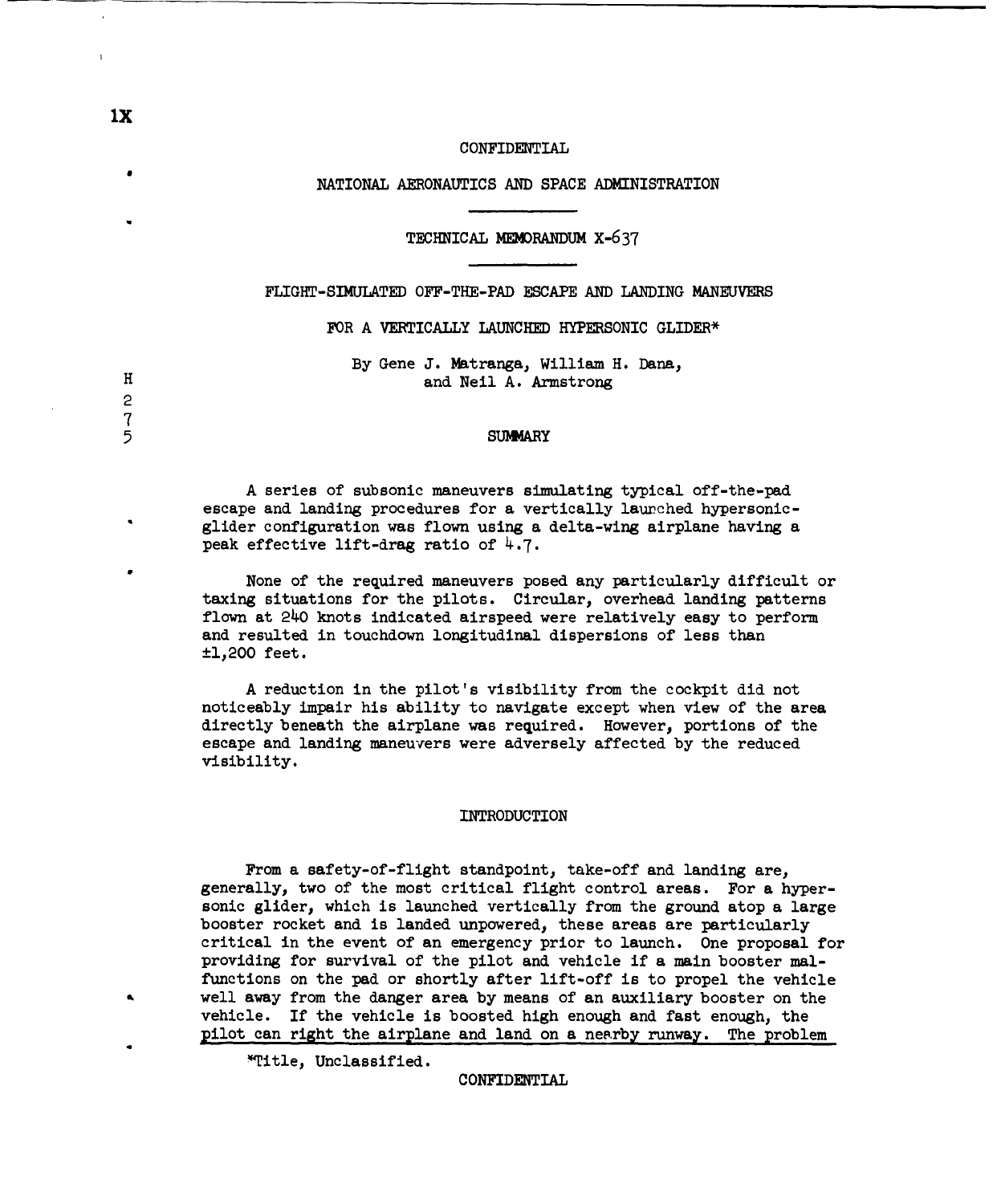of landing the glider, however, could be critical, since the lift-drag ratio of several proposed hypersonic-glide configurations is low (about  $\frac{1}{4}$ ), and the vehicle will land unpowered. To further complicate the landing problem, thermal-structural considerations generally dictate that window areas be minimized, thus limiting the pilot's view from the cockpit.

Low-speed X-15 landing maneuvers were successfully simulated in the study reported in reference 1. Based on this program, a series of analytical and flight-simulation studies is being conducted at the NASA Flight Research Center, Edwards, Calif., to investigate the sub-<br>H sonic, off-the-pad escape and landing maneuvers of a typical vertically  $2$ launched hypersonic glider. This paper considers the results of a brief  $7$ flight-test program in which an attempt was made to match predicted **5** escape and landing maneuvers with flight data. Also considered is the effect on the maneuvers performed of limited pilot visibility from the cockpit.

#### SYMBOLS

 $\pmb{\epsilon}$ 

| $a_{n}$          | normal acceleration, g units                                            |
|------------------|-------------------------------------------------------------------------|
| $C_{T_{\rm s}}$  | airplane lift coefficient                                               |
| g                | acceleration due to gravity, $ft/sec2$                                  |
| h                | geometric altitude above touchdown point, ft                            |
| (L/D)            | effective lift-drag ratio                                               |
| t                | time, sec                                                               |
| v                | true airspeed, ft/sec                                                   |
| $\mathbf v$      | derivative of airspeed with time, $\frac{dV}{dt}$ , ft/sec <sup>2</sup> |
| $V_1$            | indicated airspeed, knots                                               |
| $V_{\mathbf{v}}$ | vertical velocity, ft/sec                                               |
| x                | longitudinal distance from touchdown point, ft                          |
| y                | lateral distance from touchdown point, ft                               |
| α                | trim angle of attack, deg                                               |
| γ                | flight-path angle, deg                                                  |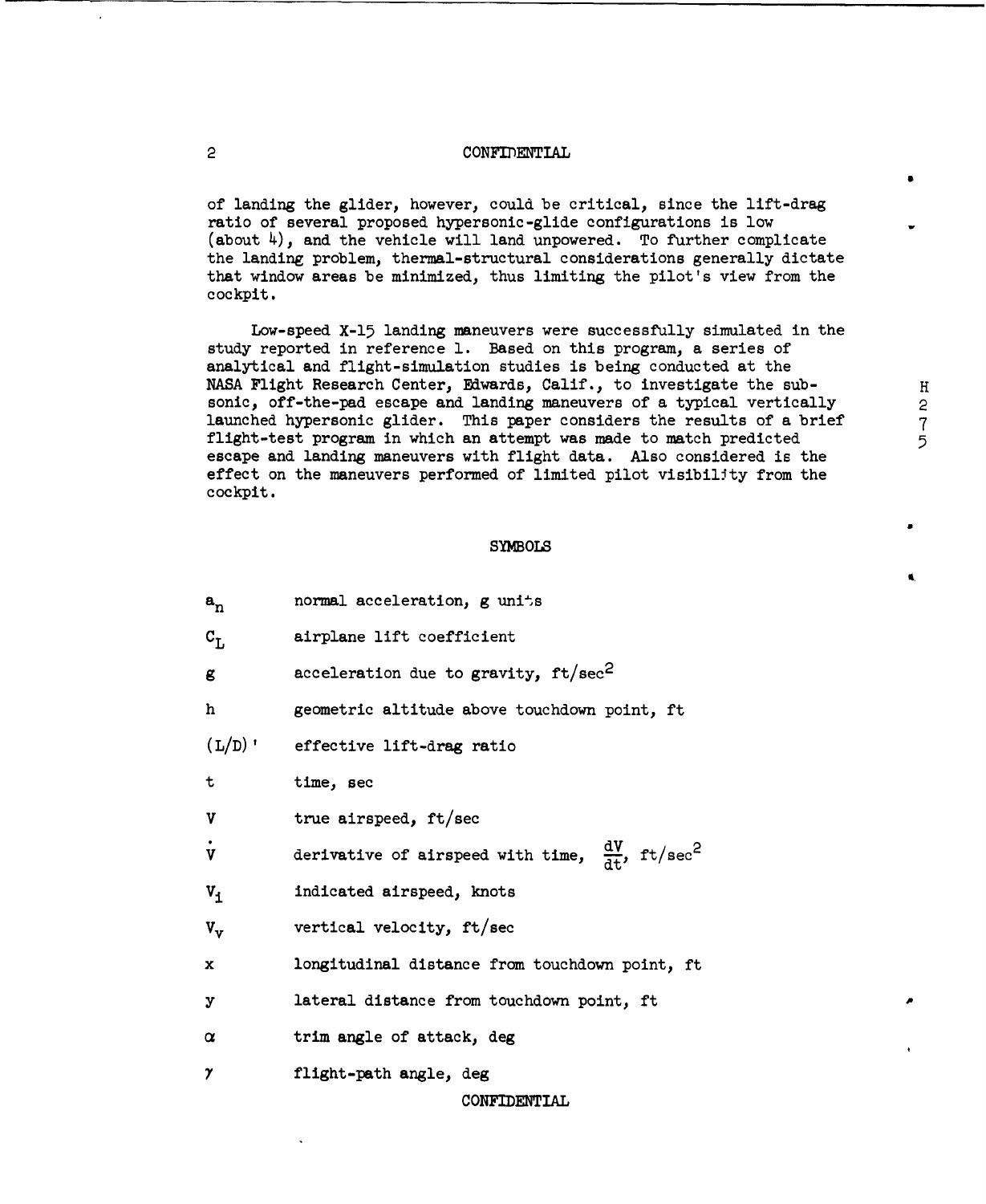$\overline{1}$ 

 $\bullet$ 

#### AIRPLANE

The test airplane is a single-place, delta-wing fighter-interceptor powered by a turbojet engine equipped with an afterburner. A threeview drawing and a photograph of the airplane are shown in figures 1 and 2, respectively. The physical characteristics of the airplane are presented in table I.

The wing has an aspect ratio of 2.02 and varies in thickness from H<sub>5</sub> percent at the root to 3 percent at the tip. The average wing loading 2 during the tests was 36 lb/sq ft. Speed brakes located on the upper and 2 during the tests was  $36 \text{ lb/sq ft.}$  Speed brakes located on the upper and  $7$  lower surfaces of the wings were used in conjunction with the landing 7 lower surfaces of the wings were used in conjunction with the landing<br>5 seem to provide the additional drag required for this investigation. gear to provide the additional drag required for this investigation.

To further reduce the effective lift-drag ratio, the throttle was modified so that when idle power was selected the afterburner nozzle was forced to the full-open position. This reduced the idle thrust to slightly less than 200 pounds, compared with a normal idle thrust of about 500 pounds.

Longitudinal and lateral control of the airplane are provided by elevons located on the trailing edge of the wing. Directional control is provided by a conventional rudder. Two completely independent hydraulic systems operate the outboard elevons. The inboard elevons are electrically slaved to the outboard elevons and are actuated by electrohydraulic valves. Longitudinal-control forces are supplied artificially by a bungee and bobweight combination and are programed as a function of Mach number. Lateral-control forces are supplied artificially by a bungee. The rudder is operated by a hydraulically powered system providing no external force feedback. Pedal forces are supplied artificially with a bungee. No artificial damping was provided during any of the maneuvers performed in this investigation.

#### INSTRUMENTATION

No internal recording instruments were used during the tests. All flight data presented were obtained from Air Force Flight Test Center Askania cinetheodolite cameras operating at **I** frame per second. Threestation solutions of these data determined the airplane position in space at any time. **By** differentiating the position data, forward velocity and vertical velocity were obtained. From a knowledge of airplane forward velocity, altitude, and wind conditions, indicated airspeeds were determined.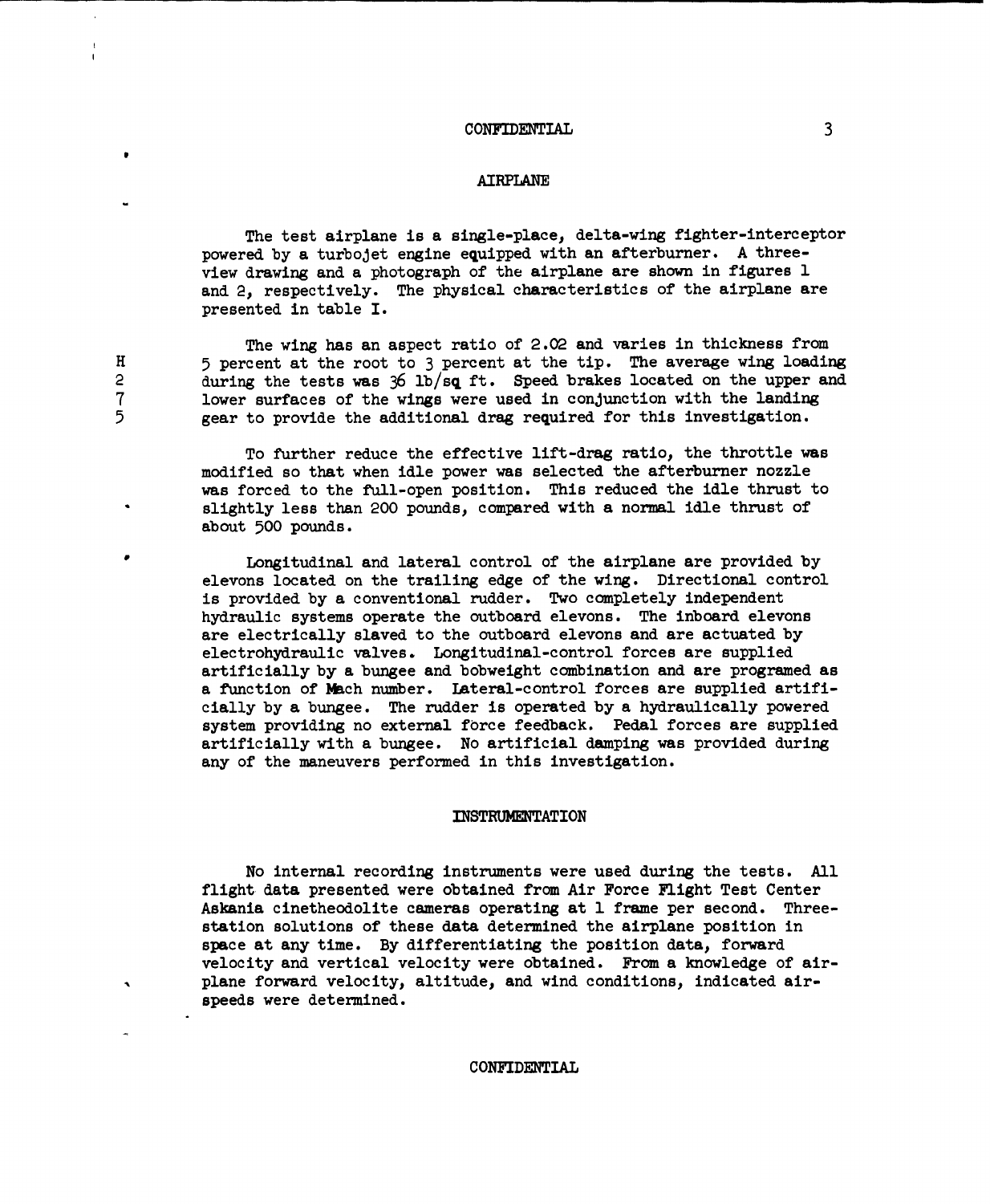#### **TESTS**

Before attempting any simulated landing or off-the-pad escape maneuvers, a series of constant-speed, wings-level glides was performed to ascertain the lift-drag-ratio variation with airspeed. Tests were made at several engire power settings with only the gear extended and with the gear and the speed brakes extended. For most of the maneuvers discussed, the configuration consisted of gear and speed brakes in the extended position and engine at idle power with the afterburner nozzle open. H

The escape maneuvers were entered into by executing a high-speed  $7$ <br>bout 1,000 feet above the ground in the clean configuration. At a run about 1,000 feet above the ground in the clean configuration. At a predetermined point, the pilot performed a pull-up. At the verticalattitude position, engine power was reduced to idle and the speed brakes were extended. This position corresponds to glider auxiliary-boosterrocket burnout and is where the simulation begins. As the pull-over continued, the gear was extended at the gear-extension-limit speed (260 KIAS). When the inverted, horizontal position was attained, the pilot rolled the vehicle to the erect, level attitude, accelerated to approach speed, and landed. Figure 3 aids in visualizing the relation between this maneuver and the escape maneuver of a vertically launched vehicle. This perspective sketch shows that the two trajectories merge when the test airplane reaches the vertical attitude and when the glider's booster rocket burns out; succeeding portions of the trajectories are coincident. It should be noted that two different speeds were utilized in the high-speed run, resulting in different speed and altitude combinations at the vertical attitude, thereby simulating a variety of auxiliary-booster-rocket capabilities.

To simulate the approach and landing maneuvers, a series of 360\*-spiral, overhead landing patterns was performed at speeds from 180 KIAS to 290 KIAS and bank angles from 30° to 60°. Several straightin landing patterns were also performed at about 240 KIAS. All landings executed by the five participating pilots were made on the lakebed of Rogers Dry Lake at Edwards Air Force Base, Calif.

During most of the tests, the airplane canopy was fitted with an amber Plexiglas mask cut out to provide the pilot with a field of vision comparable to that of a currently proposed boost-glide vehicle. The pilot, with a blue visor in place, could see only through the cut-out portions of the mask. With the visor raised, the pilot could utilize the full field of view of the test aircraft.

2

 $\bullet$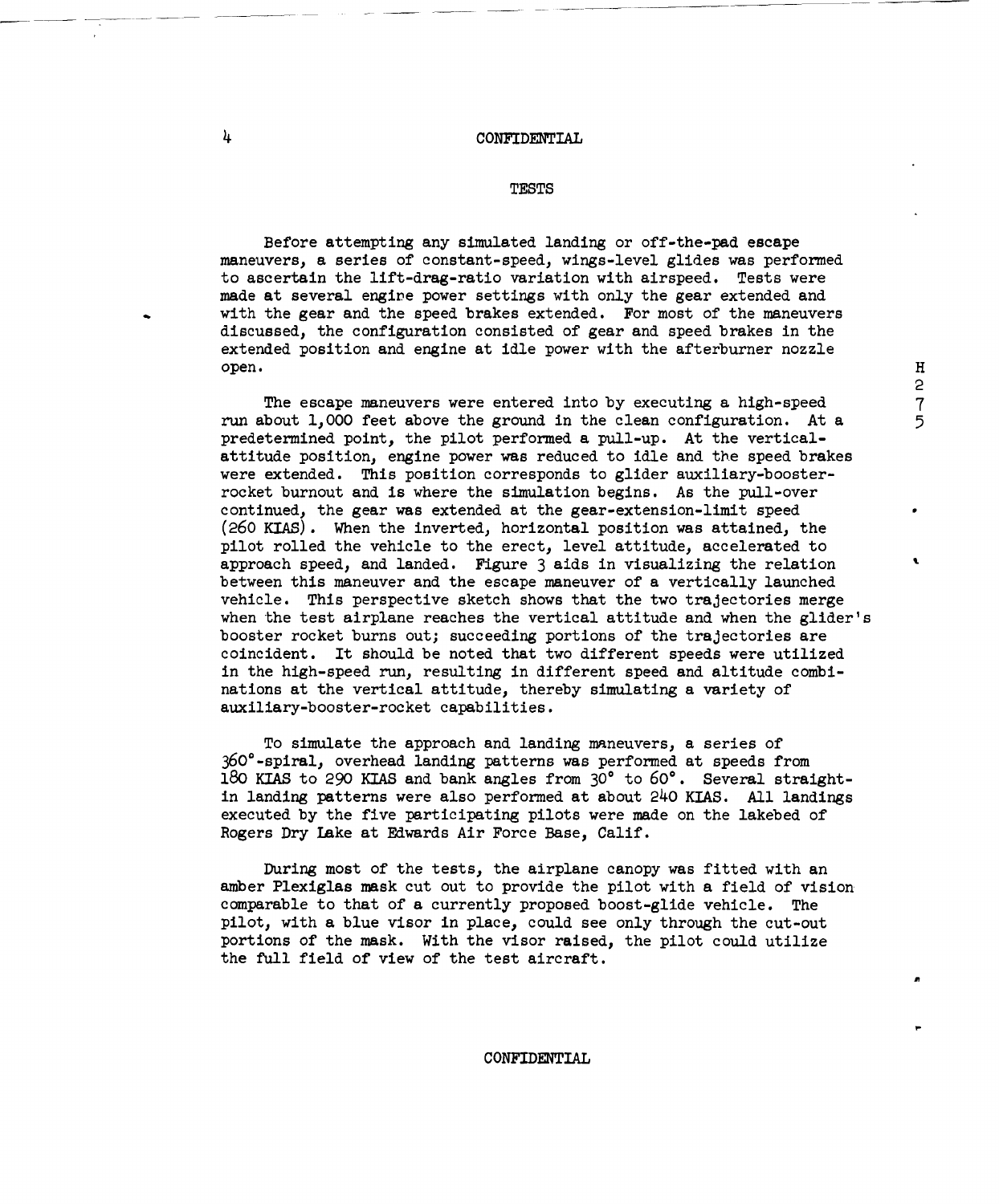#### RESULTS **AND** DISCUSSION

For convenience of presentation, the results of the various phases of this investigation are treated individually in the following discussion. First, the ranges of lift-drag ratios and angles of attack utilized are noted and compared with corresponding values anticipated for some hypersonic-glider vehicles. Succeeding subsections consider the off-the-pad escape maneuver; the landing, both following escape and during normal operations; the flare and touchdown; and the pilot's H evaluation of the influence of cockpit visibility on his performance of 2 the various maneuvers. Because of the lack of on-board instrumentation 7 and the importance of qualitative evaluation in the critical flight **5** areas being studied, pilot comments are relied upon heavily throughout this paper.

#### Glider Performance

The variations of angle of attack and effective lift-drag ratio with lift coefficient for the test airplane with the gear and the speed brakes extended, the engine at idle power setting, and the afterburner nozzle open are presented in figure  $4$ . The angle-of-attack data were obtained from unpublished reports of the manufacturer's flight tests. The effective lift-drag ratios were determined from data obtained during constant-speed glides from an altitude of 20,000 feet to 5,000 feet by utilizing the forward speed and the rate of descent to determine the glide angle **Y.** Also, the rate of change of true airspeed was readily calculated, since the pilot flew a constant indicated airspeed during the approaches. These quantities were then combined in the following equation to obtain the effective lift-drag ratio

$$
(L/D)' = \frac{g}{g \tan \gamma - V}
$$

The average lift coefficient was determined as a function of wing loading and the average dynamic pressure in the glides.

The faired data of figure  $4$  show that the peak lift-drag ratio of 4.7 occurred at a lift coefficient of  $0.38$  and an angle of attack of about 10°.

The trim angle-of-attack and effective lift-drag-ratio data from figure  $4$  are presented in figure  $5$  as a function of indicated airspeed at a wing loading of 36 lb/sq ft. For comparison, similar data for a proposed boost-glide vehicle at a wing loading of  $28$  lb/sq ft are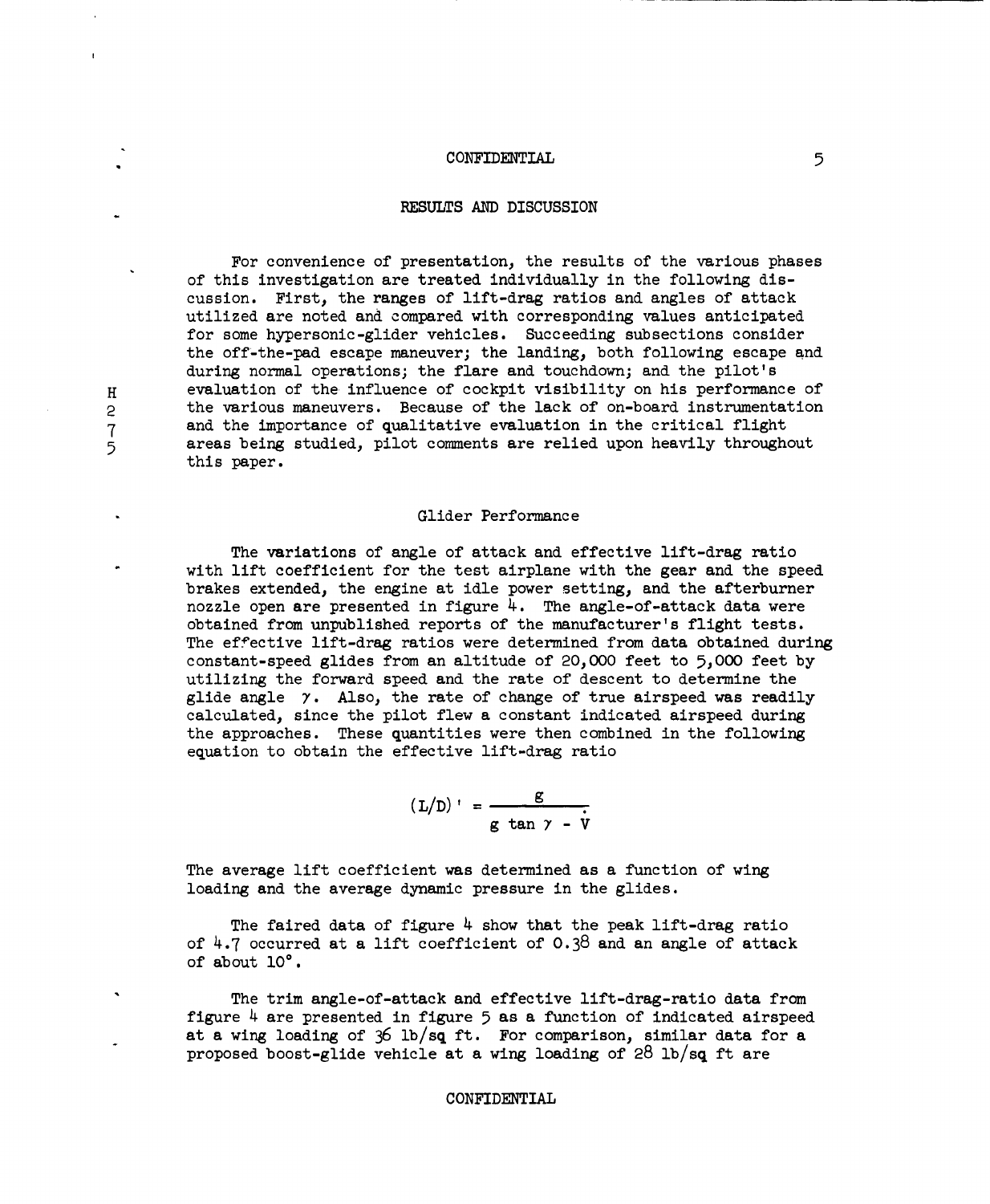included. The data for the two configurations are in good agreement, which indicates that the test airplane should closely simulate the performance of the proposed vehicle. In fact, the comparison is better than achieved in the successful simulation of the X-15 airplane discussed in reference **1.**

#### Off-the-Pad Escape Maneuver

More than 40 simulated off-the-pad escape maneuvers were accomplished during this phase of the study. The maneuver is preceded **by** a H low-altitude, high-speed run followed by a pull-up to a vertical attitude.  $2$ At this point, power is reduced to idle and the speed brakes are extended. **7** The pull-over is continued, and the landing gear is lowered at approxi- **5** mately 260 **KIAS.** When a horizontal, but inverted, attitude is reached, the pilot rolls to the erect, level attitude and accelerates to the proper approach speed.

Two sets of conditions exemplifying typical auxiliary-boost-rocket capabilities were considered. Figure **6** presents a typical trajectory of a high-energy escape and landing maneuver, and figure 7 presents a time history of the escape phase only. From an initial airspeed of about **500** KIAS during the low-level run, a **3.59g** pull-up is performed. The vertical attitude is reached at an altitude of about **10,000** feet with a speed of less than 400 KIAS. With the pull-over continued at a reduced normal acceleration (approx. 2g), the peak altitude of 14,300 feet was realized with a speed of 172 KIAS about **32** seconds after the initiation of the maneuver. The approach pattern was flown at 240 KIAS with an average bank angle **of 300.**

 $\bullet$ 

The trajectory and time history of a low-energy maneuver are presented in figures  $8$  and  $9$ , respectively. With an initial speed of about  $400$  KIAS and a  $4.5g$  pull-up, the airplane reaches the vertical attitude at an altitude of about 5,000 feet with a speed of about 320 KIAS. Normal acceleration is again reduced to about 2g, and the airplane goes "over the top" at an altitude of about 8,000 feet and an airspeed of **150** KIAS. Although the approach pattern shown in figure 8 is flown at 240 KIAS, it is considered to be a much tighter pattern than that of figure 6 because of the lower initial altitude on the downwind leg of the pattern. There is also much less margin for error, since little excess altitude is available anywhere around the pattern.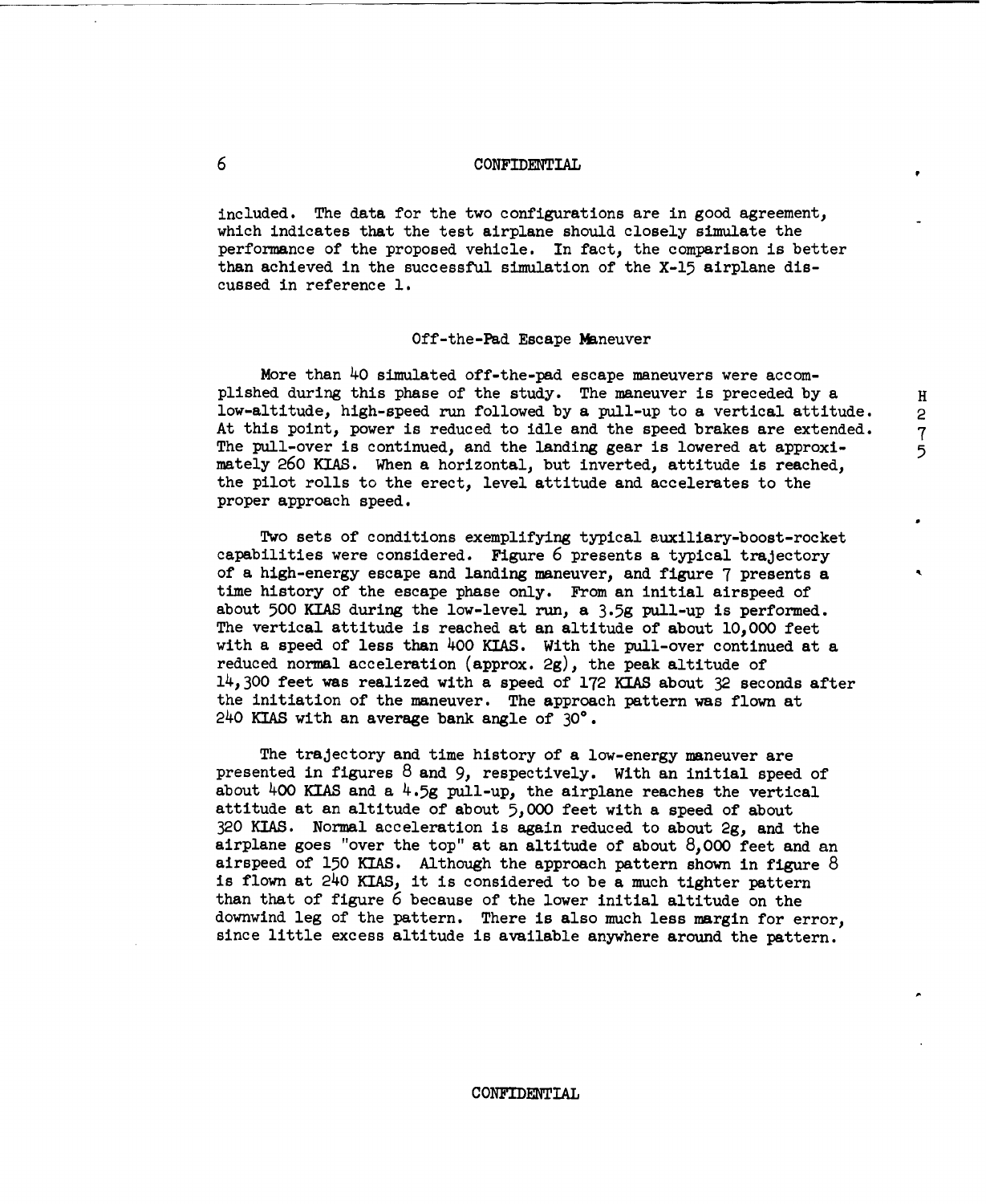|   | Entry                    |                       | Pull-up!                | Simulated<br>burnout point |          | Pull-<br>over | Over-the-top     |          |
|---|--------------------------|-----------------------|-------------------------|----------------------------|----------|---------------|------------------|----------|
|   | $V_{\rm t}$ ,<br>knots / | ft <sub>l</sub><br>h, | $\mathbf{g}$<br>$a_{n}$ | $V_1$<br>knots             | ft<br>h, | g<br>$a_n$    | $V_1$ ,<br>knots | ft<br>h, |
|   | 525                      | 1,000                 | 3.5                     | 400                        | 9,500    | $\approx$ 2.0 | 190              | 15,000   |
| Н | 400                      | 1,000                 | 4.5                     | 325                        | 5,000    | $\approx 2.0$ | 155              | 8,000    |

The following tabulation summarizes the average conditions for the more than 40 maneuvers performed:

The pilots reported that the escape maneuvers, as performed in this investigation, were not particularly difficult or taxing and showed no significant difference in handling characteristics between the two types of maneuvers flown. This opinion is based upon the ability of the pilot to place the airplane on the downwind leg of the pattern at a more precise position and energy level in the escape maneuvers than is normally attained in power-off approaches.

#### Landing Patterns

In addition to the landings performed after each escape maneuver, a series of power-off landing approaches was performed over a speed range from 180 KIAS to 290 KIAS. Straight-in approaches as well as 3600-spiral, overhead patterns using from **300** to **600** of bank angle were made.

In these approaches it is most significant that the pilot was consistently able to position the aircraft at the approach end of the runway at the proper landing speed. Also, all five participating pilots agreed that a circular, overhead pattern similar to that shown in figure **10** was easiest and most comfortable because it afforded a proper balance of excess energy without an excessively large rate of descent. This pattern (fig. 10), flown at 240 KIAS with a bank angle between **300** and 400, is entered at a high-key altitude of about 15,000 feet. The average radius of turn was about 7,000 feet and resulted in a downwind-leg altitude of  $8,000$  feet and a base-leg altitude of  $3,500$  feet. The average rate of sink in this pattern was about  $120$  ft/sec, and the peak rate was about 140 ft/sec.

In particular, these landing tests showed that, with an altitude of 7,000 feet and a lateral displacement of **2.5** nautical miles on the downwind leg of the pattern (as with the lower-energy off-the-pad escape maneuvers), some indications of the limitations of the pattern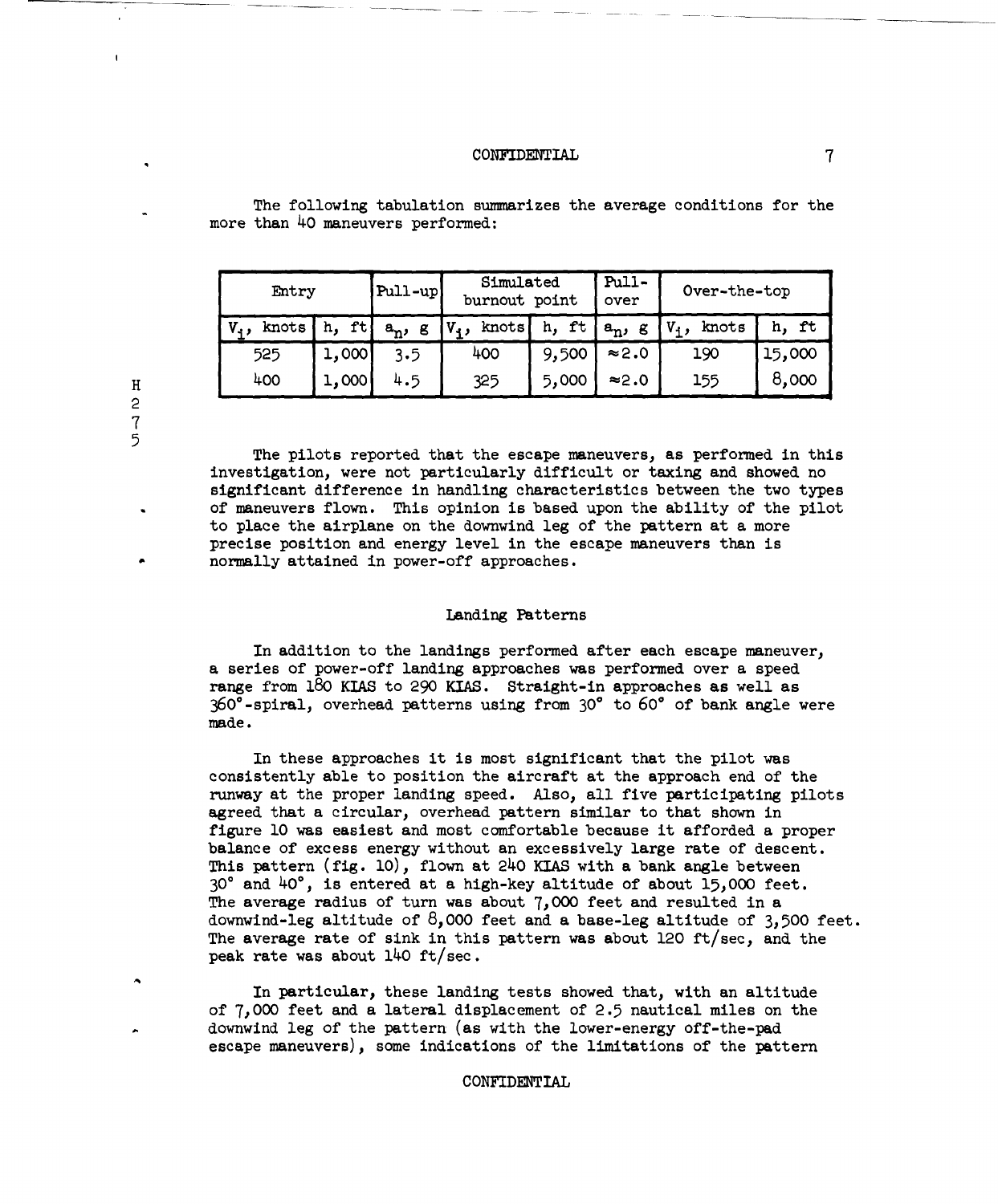could be determined. A velocity of 240 KIAS was flown in the patterns so that sufficient energy would be available to successfully execute the flare and touchdown. The combinations of geographic boundary conditions and minimum flying speed required that a bank angle of about **300** be utilized. Any further increase in speed would require increased bank angles with reduced transit times and increased pilot response, thereby making the maneuver more taxing for the pilot.

As in the tests of reference 2, the pilots found that the slower approach speeds and sink rates associated with a wing loading of 30 lb/sq ft to 40 lb/sq ft resulted in more comfortable patterns than  $H$ experienced in similar tests (ref. 3) using a vehicle with a wing 2<br>loading near 80 lb/sq ft.  $7$ loading near 80 lb/sq ft.

#### Flare and Touchdown

5

The advantages of low wing loading are particularly evident in the execution of the flare. The slow approach speeds and low rates of descent available with a low-wing-loading vehicle allow the pilot to delay the flare to a lower range of altitudes where he can more accurately judge his position. The change of flight path during the flare was definite and the rate of loss of airspeed during the flare was small enough to allow the pilot to take corrective action without decelerating to a dangerously low speed.

The time history of a typical flare maneuver is presented in figure **11.** The flare-initiation speed was **235** KIAS, and the altitude was about **500** feet. At the completion of the flare, the speed diminished to **205 KIAS.** At this point, approximately **10** seconds remained for the final glide and deceleration to touchdown at a speed of 174 KIAS. During this final floating phase, no additional drag could be added to the test airplane to simulate the gear extension on the hypersonic vehicle. However, even if average speed bleed-off of 3 knots/second to 4 knots/second could have been doubled in these tests, the test airplane would be in a class with the X-15 (see ref. 1), and the touchdown maneuver still would not be critical.

the average touchdown speed during these tests was about 170 KIAS. The rate of sink at touchdown was less than  $3$  ft/sec and averaged about 2 ft/sec. Touchdown longitudinal dispersions ranged between ±1,200 feet of the intended touchdown point, which is similar to that measured with the X-15 airplane (ref. 1).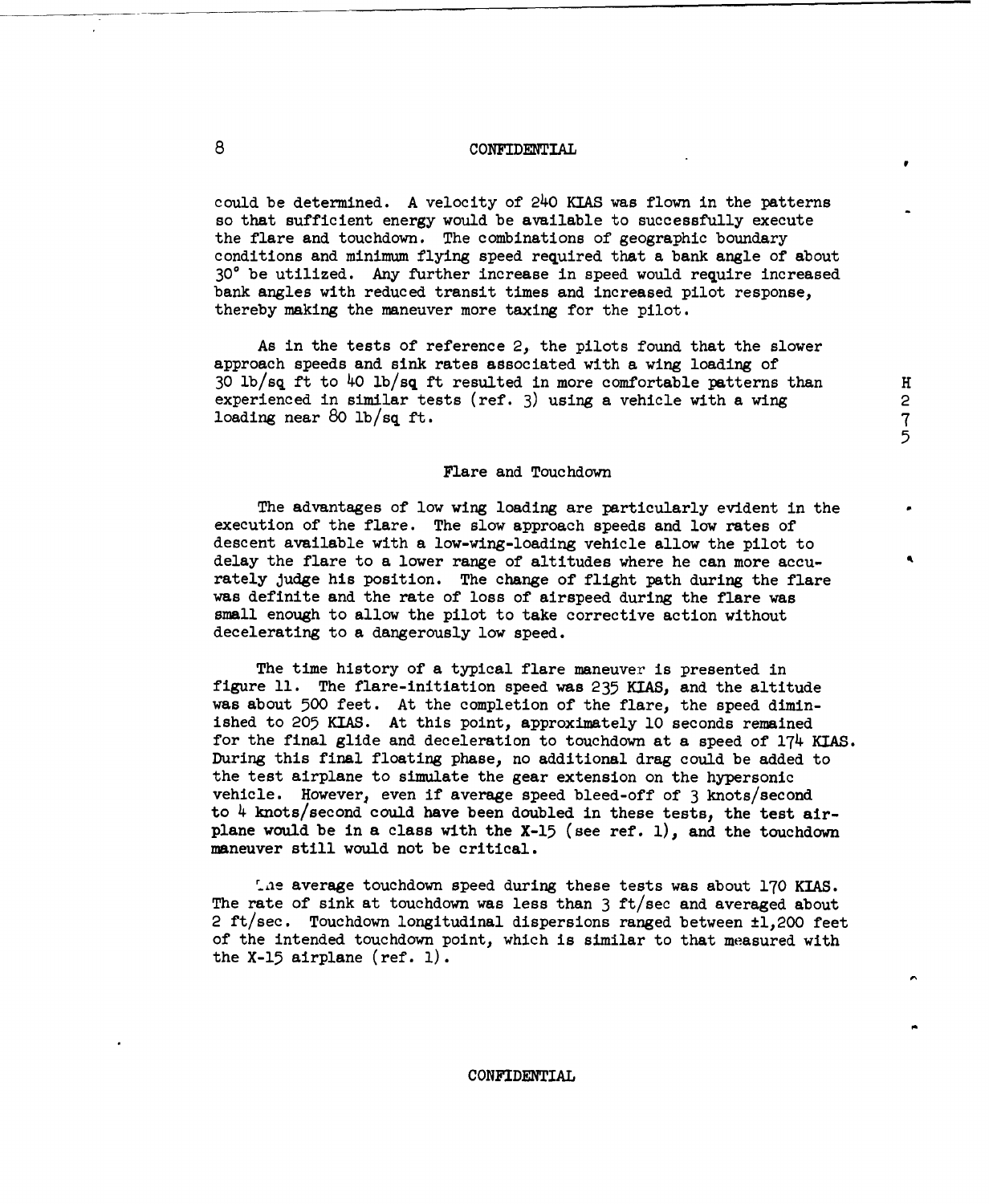#### Pilot Vision-Field Simulation

During a portion of these maneuvers, the test-airplane canopy was restricted to give the pilot a field of view comparable to that anticipated for a currently proposed boost-glide vehicle. Figure 12 is an illustration of the airplane canopy fitted with two different amber Plexiglas masks. With a blue visor in place, the pilot could see only through cut-out portions of the mask; however, with the visor raised, the pilot was free to utilize the view field normally available from the test aircraft.

2 The restriction of vision did not noticeably reduce the pilot's<br>
7 high-altitude-navigation capability except when it was necessary to high-altitude-navigation capability except when it was necessary to 5locate some geographical landmark directly beneath the aircraft. The restricted vision did cause considerable difficulty because of the lack of a horizon reference during the portion of the escape maneuver from the vertical-attitude position to the point where the horizon reappeared. This segment of 3 to 4 seconds extended through approximately  $45^{\circ}$  of rotation in pitch. Once the horizon appeared during the pull-over, the restricted vision posed no added hardship, however. It was noticed that the amber Plexiglas without the visor lowered was sufficiently restrictive to cause a noticeable deterioration in the quality of the maneuver.

> Location of the high-key point was difficult with the restricted visibility, since the vehicle passed directly over this point. Other difficulties were encountered on the downwind leg of the approach pattern where lateral vision was insufficient, and during the **1350** to 450 segment prior to rollout of the tight patterns where a view through the masked corner of the canopy was desired. Otherwise, vision was adequate after the aircraft had arrived within **450** of the runway heading on the final approach and remained adequate throughout the flare and landing.

#### **CONCLUSIONS**

A delta-wing airplane having a maximum effective lift-drag ratio of  $4.7$  was used to perform a series of subsonic, flight-simulated offthe-pad escape and landing maneuvers of a vertically launched hypersonic glider. From this study the following conclusions can be made:

1. The off-the-pad escape maneuvers were not considered difficult or taxing by the pilot and were such that the pilot could position the airplane on the downwind leg more precisely than he could in normal power-off approaches.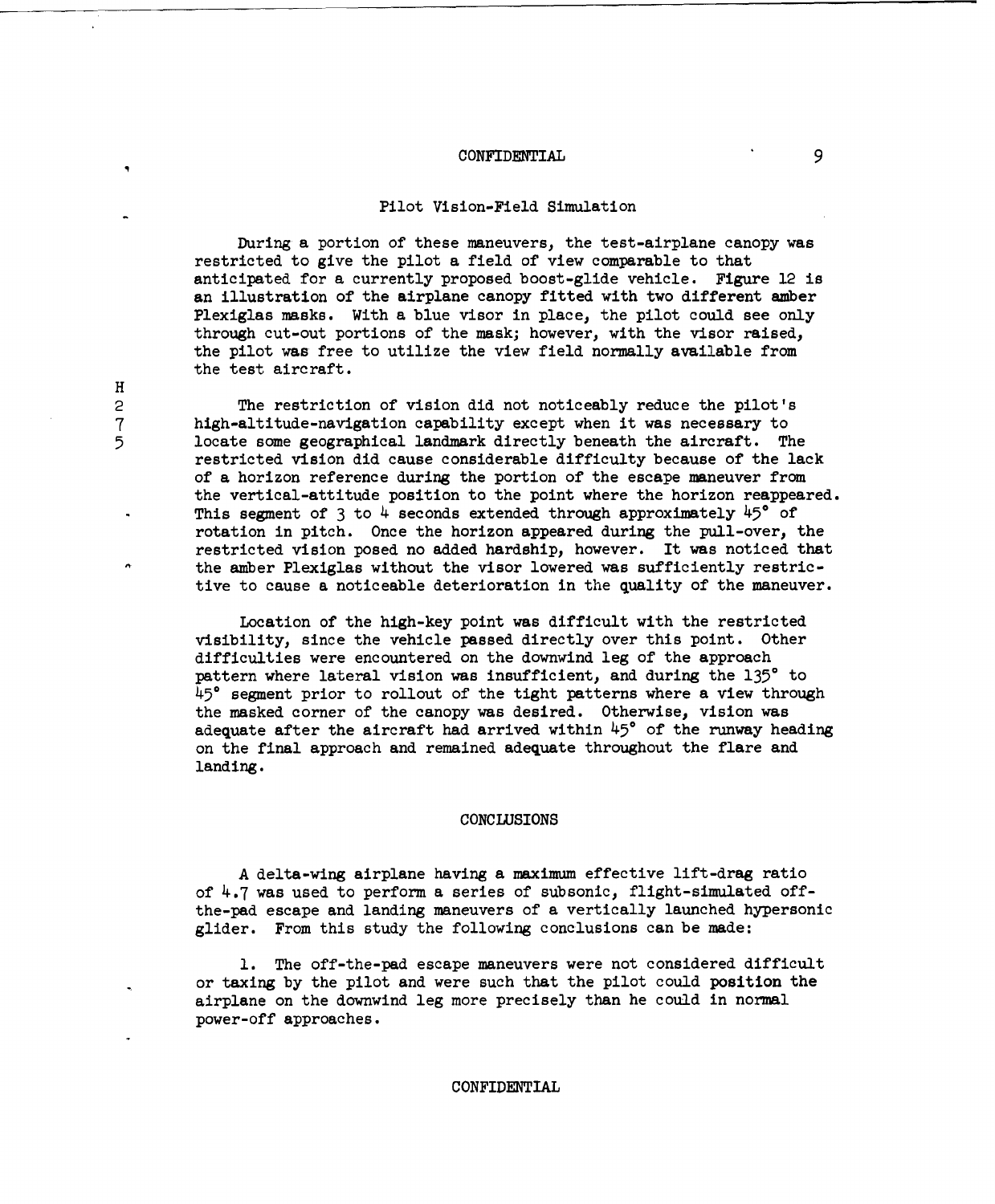2. After performing a series of straight-in and circular, overhead approaches, the pilots concluded that a circular pattern flown at 240 knots indicated airspeed was most desirable.

**3.** The flare maneuver was easy to Judge and control. The touchdown longitudinal dispersions could be kept within ±1,200 feet without exceeding a touchdown rate of descent **of 3** feet per second.

4. **A** reduction in the pilot's visibility from the cockpit did not noticeably decrease his high-altitude-navigation capability except when it was necessary to observe the terrain directly beneath the aircraft. H However, portions of the off-the-pad escape maneuver and landing 2 approaches were adversely affected.  $7$ 

5

Flight Research Center, National Aeronautics and Space Administration, Edwards, Calif., January 22, **1962.**

#### REFERENCES

- 1. Matranga, Gene **J.:** Analysis of X-15 Landing Approach and Flare Characteristics Determined From the First 30 Flights. NASA TN D-1057, 1961.
- 2. Matranga, Gene J., and Menard, Joseph A.: Approach and Landing Investigation at Lift-Drag Ratios of 3 to 4 Utilizing a Delta-Wing Interceptor Airplane. NASA TM X-125, 1959.
- 3. Matranga, Gene J., and Armstrong, Neil A.: Approach and Landing Investigation at Lift-Drag Ratios of 2 to 4 Utilizing a Straight-Wing Fighter Airplane. NASA TM X-31, 1959.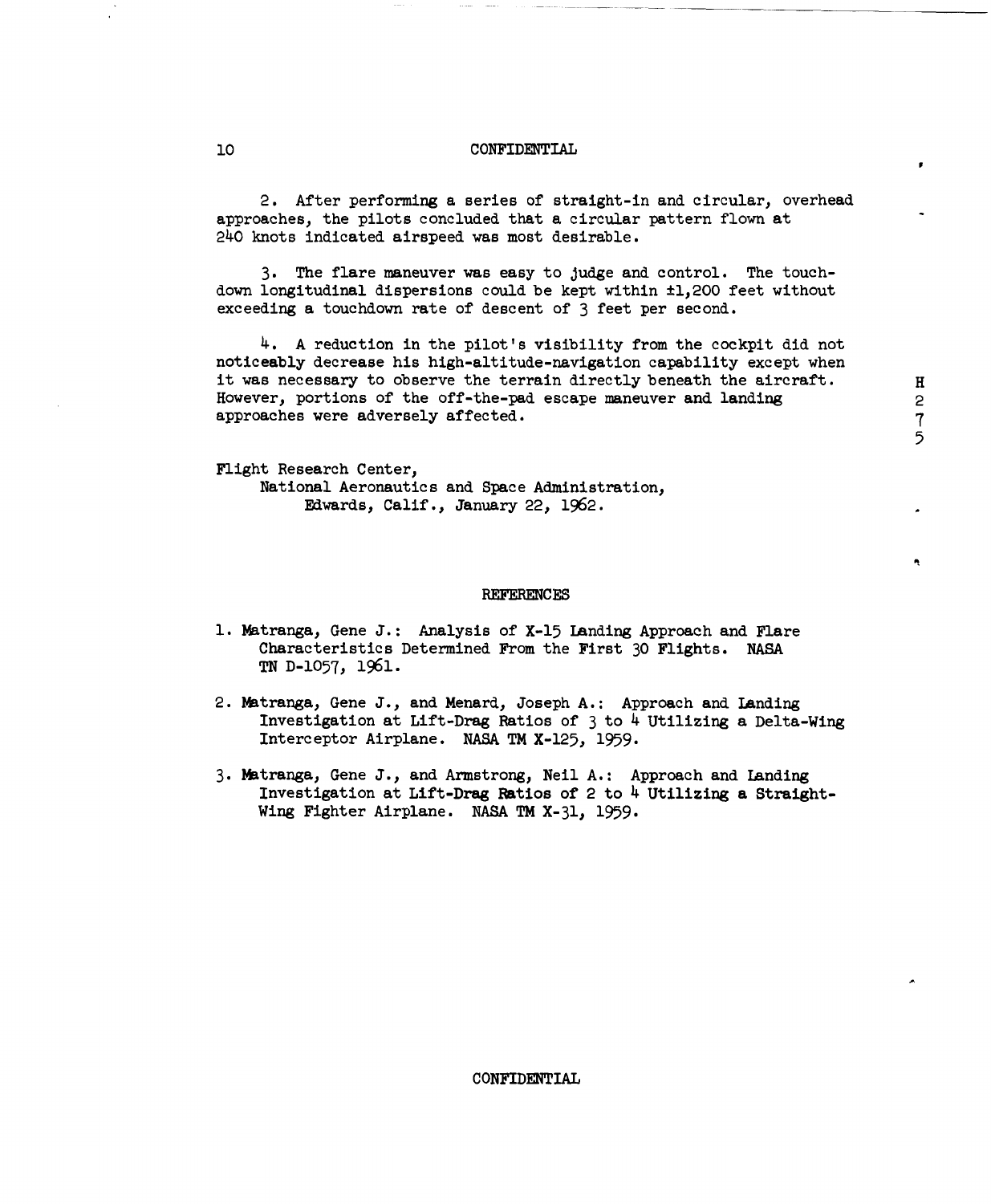#### TABLE I.- PHYSICAL CHARACTERISTICS OF THE TEST AIRPLANE

| Wing:                                                                                                                                   |  |  |  |  |  |  |  |  |  |  |  |                  |
|-----------------------------------------------------------------------------------------------------------------------------------------|--|--|--|--|--|--|--|--|--|--|--|------------------|
|                                                                                                                                         |  |  |  |  |  |  |  |  |  |  |  |                  |
|                                                                                                                                         |  |  |  |  |  |  |  |  |  |  |  |                  |
|                                                                                                                                         |  |  |  |  |  |  |  |  |  |  |  | 557              |
|                                                                                                                                         |  |  |  |  |  |  |  |  |  |  |  | 33.50            |
|                                                                                                                                         |  |  |  |  |  |  |  |  |  |  |  | 18.25            |
|                                                                                                                                         |  |  |  |  |  |  |  |  |  |  |  | 25.08            |
|                                                                                                                                         |  |  |  |  |  |  |  |  |  |  |  | 8.33             |
|                                                                                                                                         |  |  |  |  |  |  |  |  |  |  |  | 2.02             |
|                                                                                                                                         |  |  |  |  |  |  |  |  |  |  |  | .33              |
|                                                                                                                                         |  |  |  |  |  |  |  |  |  |  |  | 52.50            |
|                                                                                                                                         |  |  |  |  |  |  |  |  |  |  |  | 46.50            |
|                                                                                                                                         |  |  |  |  |  |  |  |  |  |  |  | 16.50            |
|                                                                                                                                         |  |  |  |  |  |  |  |  |  |  |  | $\circ$          |
|                                                                                                                                         |  |  |  |  |  |  |  |  |  |  |  | $\circ$          |
|                                                                                                                                         |  |  |  |  |  |  |  |  |  |  |  | $\circ$          |
| Outboard elevon:                                                                                                                        |  |  |  |  |  |  |  |  |  |  |  |                  |
|                                                                                                                                         |  |  |  |  |  |  |  |  |  |  |  | 24.26            |
|                                                                                                                                         |  |  |  |  |  |  |  |  |  |  |  | 11.73            |
|                                                                                                                                         |  |  |  |  |  |  |  |  |  |  |  | 2.04             |
|                                                                                                                                         |  |  |  |  |  |  |  |  |  |  |  | 40               |
|                                                                                                                                         |  |  |  |  |  |  |  |  |  |  |  | 20               |
|                                                                                                                                         |  |  |  |  |  |  |  |  |  |  |  |                  |
| Inboard elevon:                                                                                                                         |  |  |  |  |  |  |  |  |  |  |  |                  |
|                                                                                                                                         |  |  |  |  |  |  |  |  |  |  |  | 9.04             |
|                                                                                                                                         |  |  |  |  |  |  |  |  |  |  |  | 2.58             |
|                                                                                                                                         |  |  |  |  |  |  |  |  |  |  |  | 3.75             |
|                                                                                                                                         |  |  |  |  |  |  |  |  |  |  |  | 30               |
| Maximum deflection, down, deg                                                                                                           |  |  |  |  |  |  |  |  |  |  |  | 5                |
|                                                                                                                                         |  |  |  |  |  |  |  |  |  |  |  |                  |
| Slat:                                                                                                                                   |  |  |  |  |  |  |  |  |  |  |  |                  |
|                                                                                                                                         |  |  |  |  |  |  |  |  |  |  |  | 7.96             |
|                                                                                                                                         |  |  |  |  |  |  |  |  |  |  |  | 4.56             |
|                                                                                                                                         |  |  |  |  |  |  |  |  |  |  |  | 1.10             |
|                                                                                                                                         |  |  |  |  |  |  |  |  |  |  |  | $-13$            |
| Vertical tail:                                                                                                                          |  |  |  |  |  |  |  |  |  |  |  |                  |
|                                                                                                                                         |  |  |  |  |  |  |  |  |  |  |  |                  |
|                                                                                                                                         |  |  |  |  |  |  |  |  |  |  |  |                  |
|                                                                                                                                         |  |  |  |  |  |  |  |  |  |  |  |                  |
|                                                                                                                                         |  |  |  |  |  |  |  |  |  |  |  |                  |
|                                                                                                                                         |  |  |  |  |  |  |  |  |  |  |  | 69.87<br>9.46    |
| Mean aerodynamic chord, ft, $\ldots$ , $\ldots$ , $\ldots$ , $\ldots$ , $\ldots$ , $\ldots$ , $\ldots$ , $\ldots$ , $\ldots$ , $\ldots$ |  |  |  |  |  |  |  |  |  |  |  |                  |
|                                                                                                                                         |  |  |  |  |  |  |  |  |  |  |  | 7.85             |
|                                                                                                                                         |  |  |  |  |  |  |  |  |  |  |  | 1.28<br>.46      |
|                                                                                                                                         |  |  |  |  |  |  |  |  |  |  |  | 48.22            |
|                                                                                                                                         |  |  |  |  |  |  |  |  |  |  |  |                  |
| Rudder:                                                                                                                                 |  |  |  |  |  |  |  |  |  |  |  |                  |
|                                                                                                                                         |  |  |  |  |  |  |  |  |  |  |  | 9.29             |
|                                                                                                                                         |  |  |  |  |  |  |  |  |  |  |  | 6.26             |
|                                                                                                                                         |  |  |  |  |  |  |  |  |  |  |  | 1.23             |
|                                                                                                                                         |  |  |  |  |  |  |  |  |  |  |  |                  |
| Upper-wing speed brakes:                                                                                                                |  |  |  |  |  |  |  |  |  |  |  |                  |
|                                                                                                                                         |  |  |  |  |  |  |  |  |  |  |  | 3.26             |
|                                                                                                                                         |  |  |  |  |  |  |  |  |  |  |  | 2.38<br>45       |
|                                                                                                                                         |  |  |  |  |  |  |  |  |  |  |  |                  |
| Lower-wing speed brakes:                                                                                                                |  |  |  |  |  |  |  |  |  |  |  |                  |
| Area (per side), sq ft                                                                                                                  |  |  |  |  |  |  |  |  |  |  |  | 3.26             |
|                                                                                                                                         |  |  |  |  |  |  |  |  |  |  |  | 2.38             |
|                                                                                                                                         |  |  |  |  |  |  |  |  |  |  |  | 60               |
|                                                                                                                                         |  |  |  |  |  |  |  |  |  |  |  |                  |
| <b>Fuselage:</b>                                                                                                                        |  |  |  |  |  |  |  |  |  |  |  |                  |
|                                                                                                                                         |  |  |  |  |  |  |  |  |  |  |  | 18.70            |
|                                                                                                                                         |  |  |  |  |  |  |  |  |  |  |  | 53.80            |
|                                                                                                                                         |  |  |  |  |  |  |  |  |  |  |  | 7.86             |
|                                                                                                                                         |  |  |  |  |  |  |  |  |  |  |  | 466              |
| Test center-of-gravity location, percent mean aerodynamic chord                                                                         |  |  |  |  |  |  |  |  |  |  |  | 23               |
|                                                                                                                                         |  |  |  |  |  |  |  |  |  |  |  |                  |
| Weight:                                                                                                                                 |  |  |  |  |  |  |  |  |  |  |  |                  |
|                                                                                                                                         |  |  |  |  |  |  |  |  |  |  |  | 26,100<br>17,100 |

 $\overline{a}$ 

 $\bar{\star}$ 

 $\bullet$ 

 $\mathbf{x}^{(i)}$  .

 $\mathcal{L}_{\mathcal{A}}$ 

Ţ

 $\bar{V}$ 

 $\bullet$ 

 $\bar{\star}$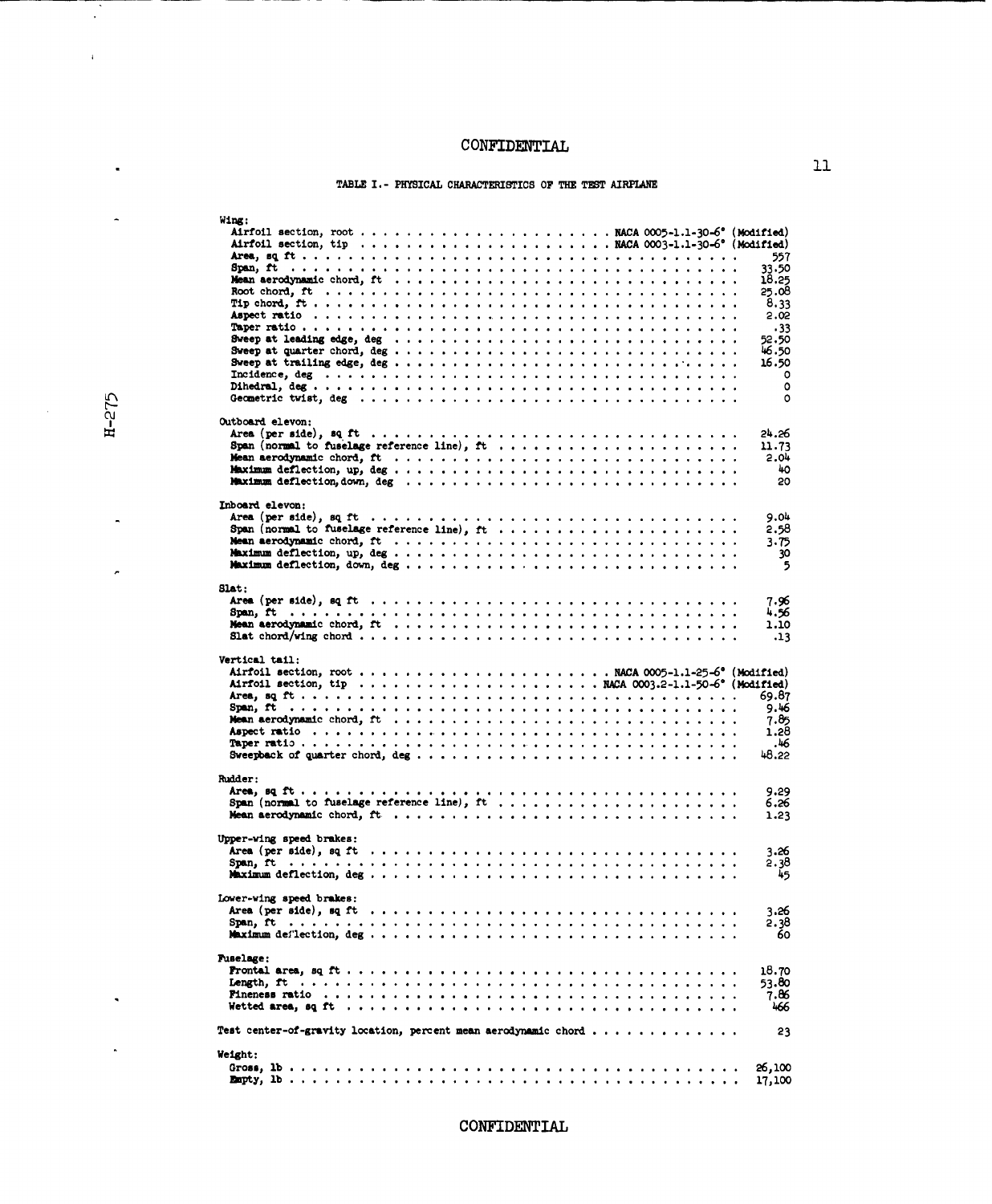



 $H - 275$ 

 $\ddot{\phantom{a}}$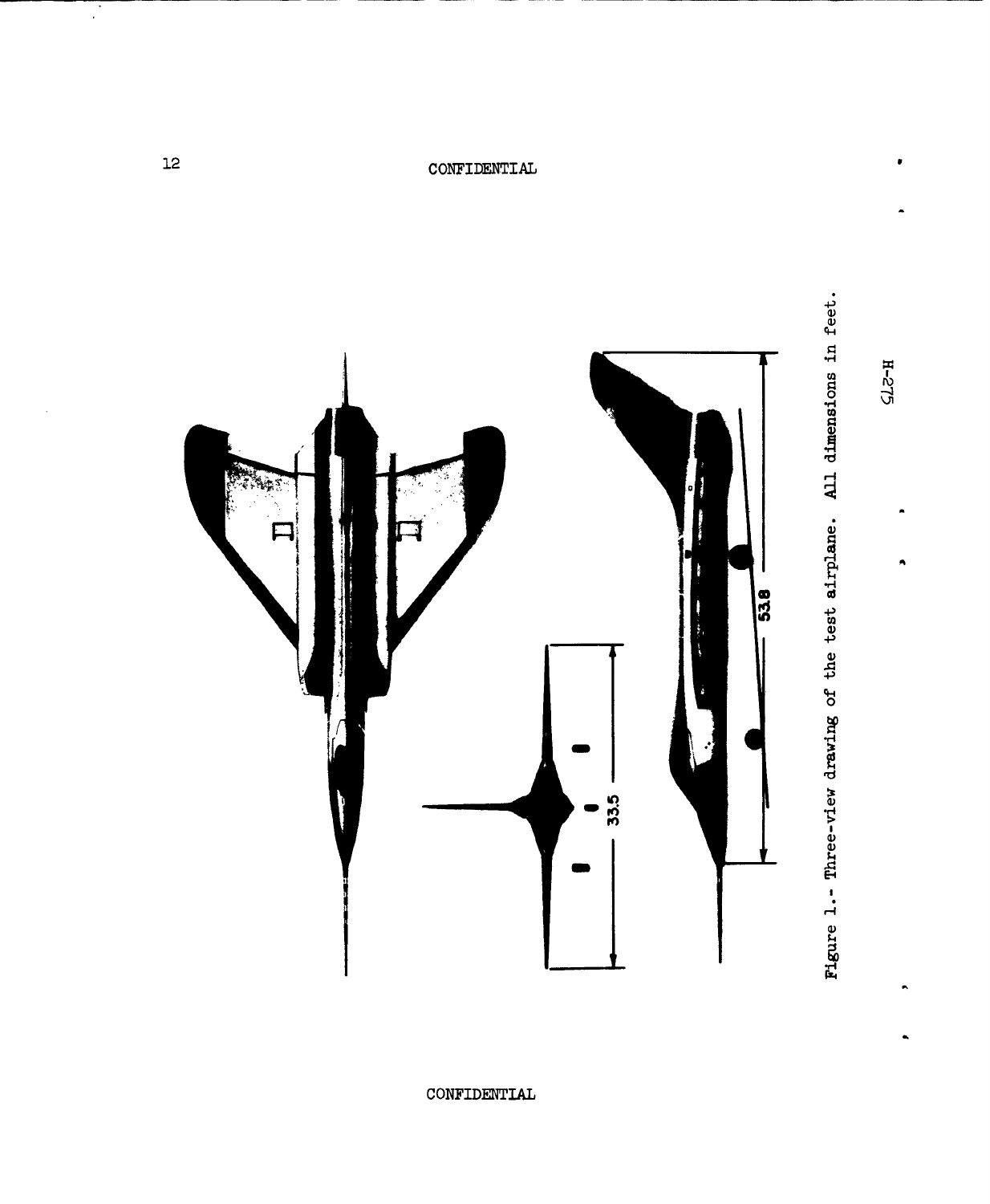

Figure 2.- Photograph of the test airplane.

 $13$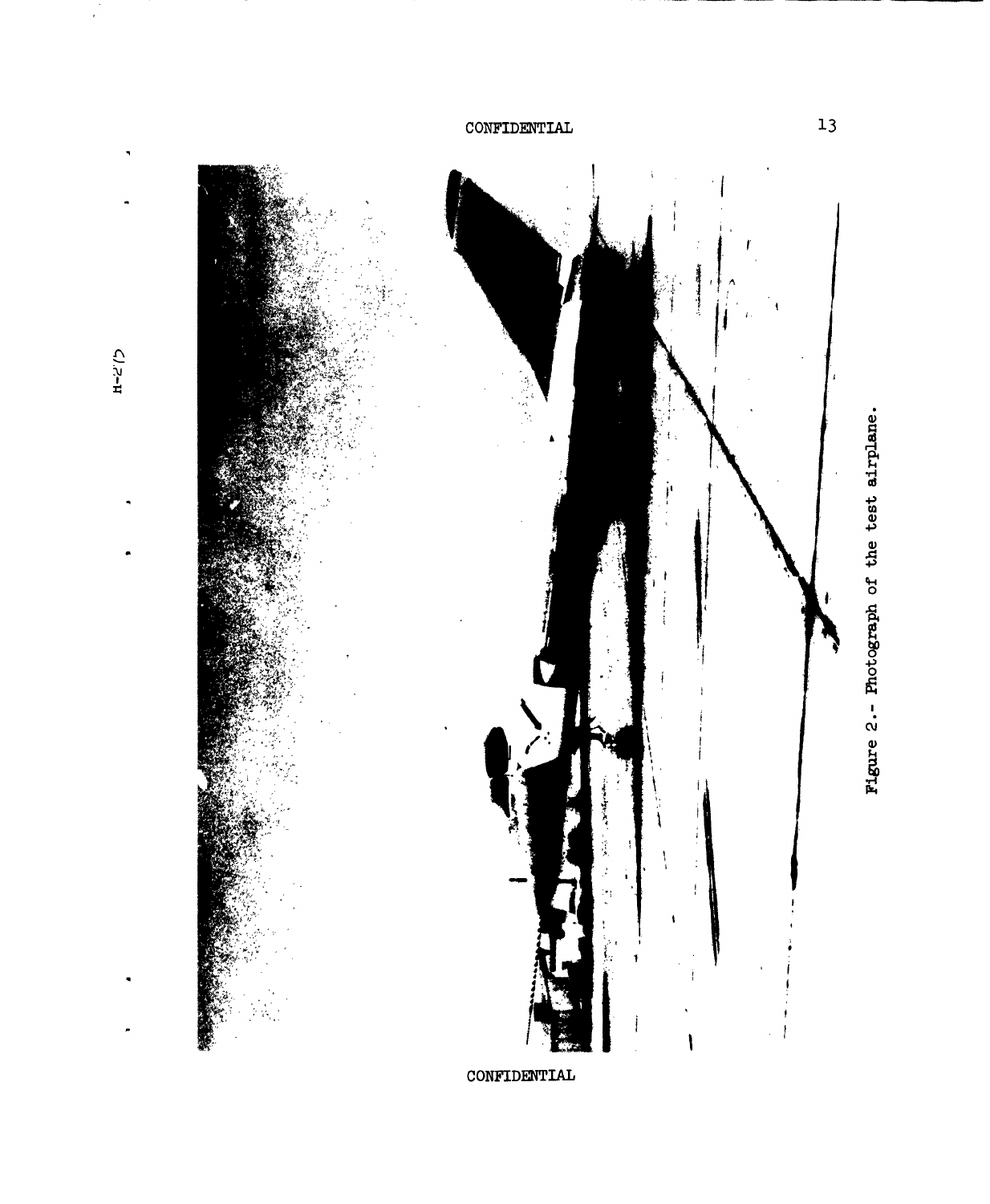

Figure 3.- Perspective drawing of test-airplane maneuver superimposed on hypersonic glider<br>off-the-pad escape and landing maneuver.

E-7598

 $H - 275$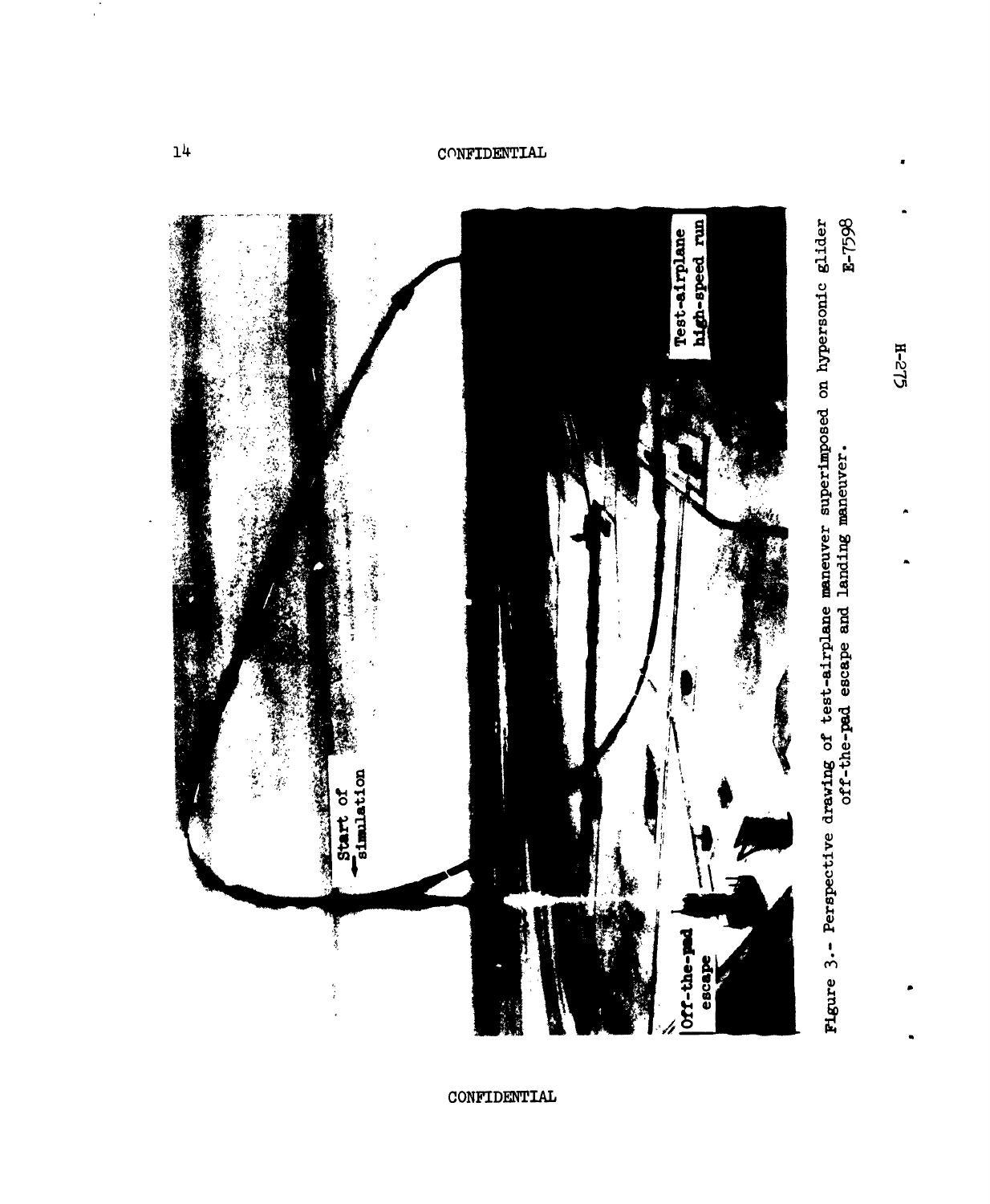CONFIDENTIAL **15**



Figure **4.-** Trim angle of attack and effective lift-drag ratio as a function of lift coefficient for the test airplane. Gear and speed brakes extended; engine at idle power with afterburner nozzle open.

H-275

 $\bar{t}$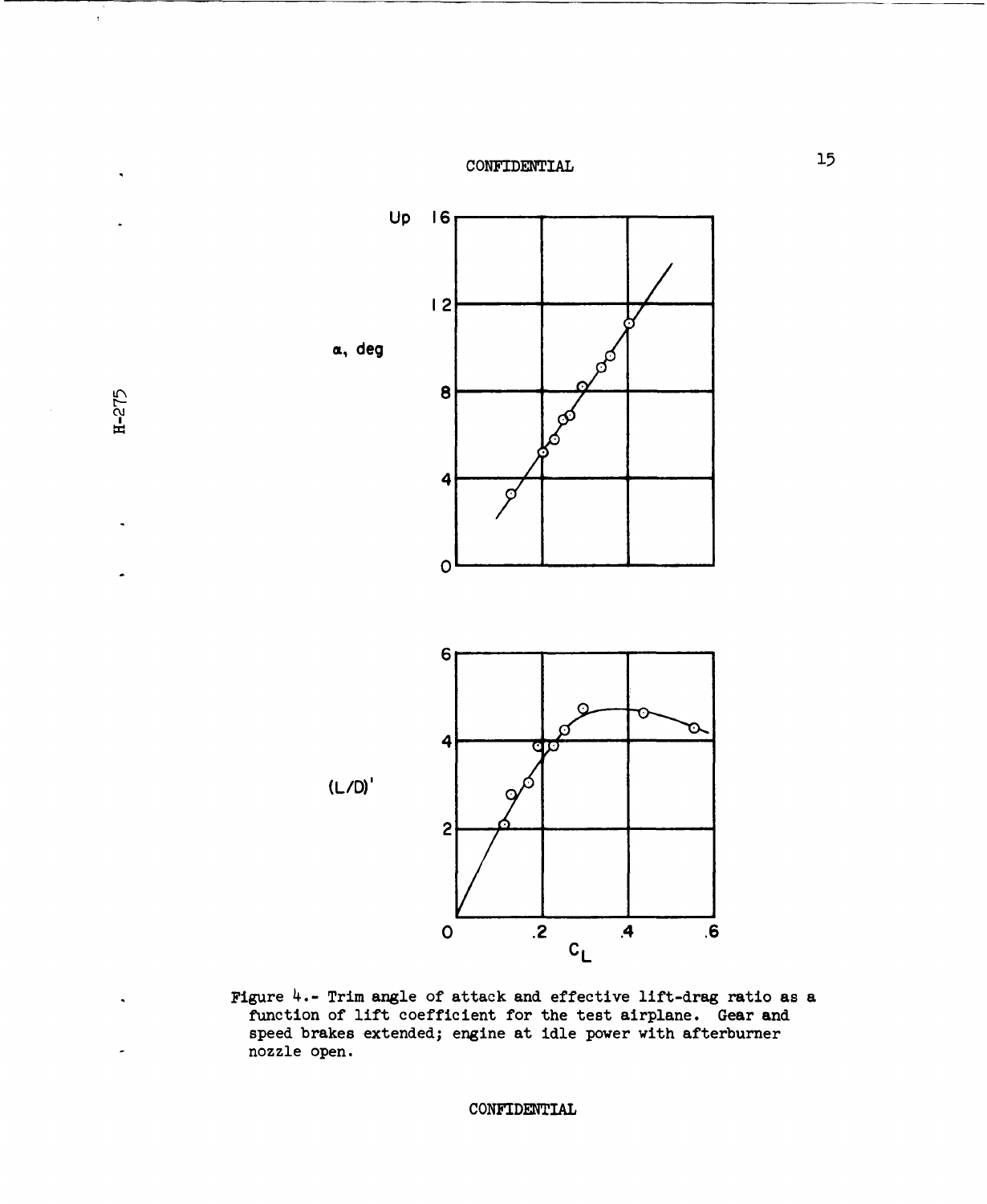

Figure **5.-** Trim angle of attack and effective lift-drag ratio as a function of indicated airspeed for the test airplane with a wing loading of 36 lb/sq ft and the boost-glide vehicle with a wing loading of 28 lb/sq ft.

CONFIDENTIAL

# $H - 275$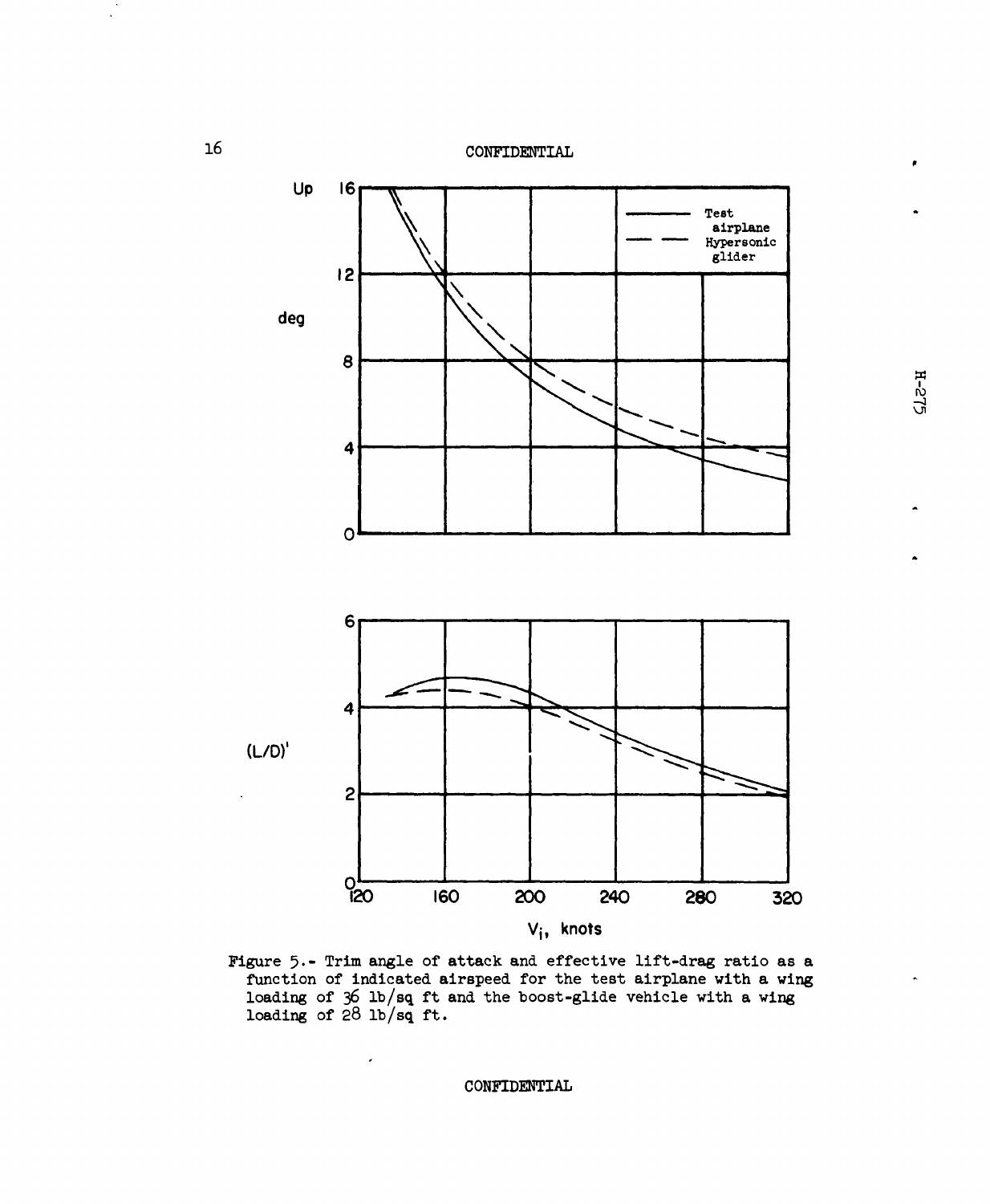



Figure 6.- Trajectory of typical high-energy off-the-pad escape and landing maneuver. Initial  $V_1 \approx 500$  KIAS; glide  $V_1 \approx 240$  KIAS

 $\tilde{\phantom{a}}$ 

 $H - Z' (7)$ 

 $\ddot{\phantom{0}}$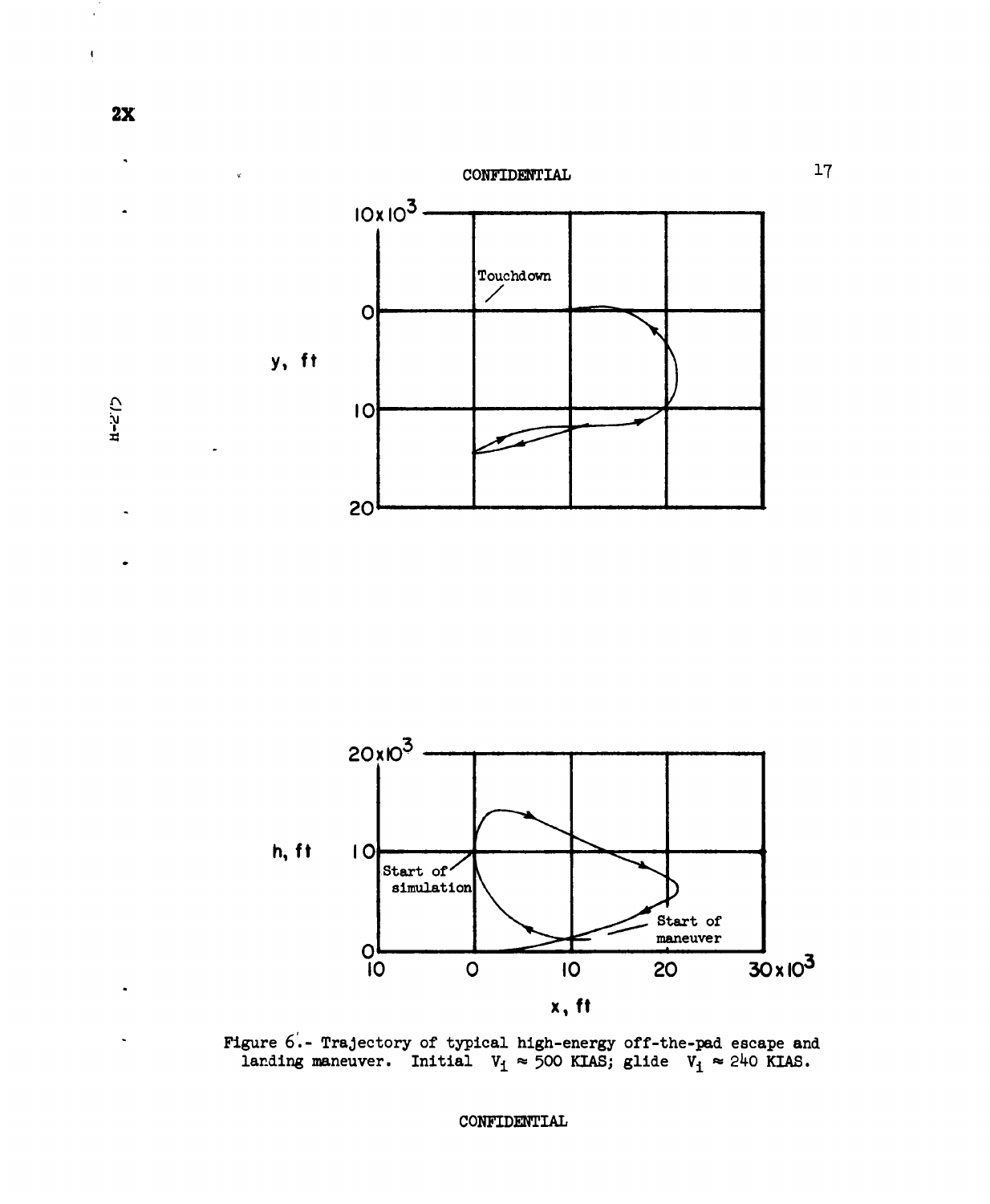

Figure 7.- Time history of typical high-energy off-the-pad escape maneuver.

 $\hat{\mathcal{L}}$ 

 $\cdot$ 

 $\ast$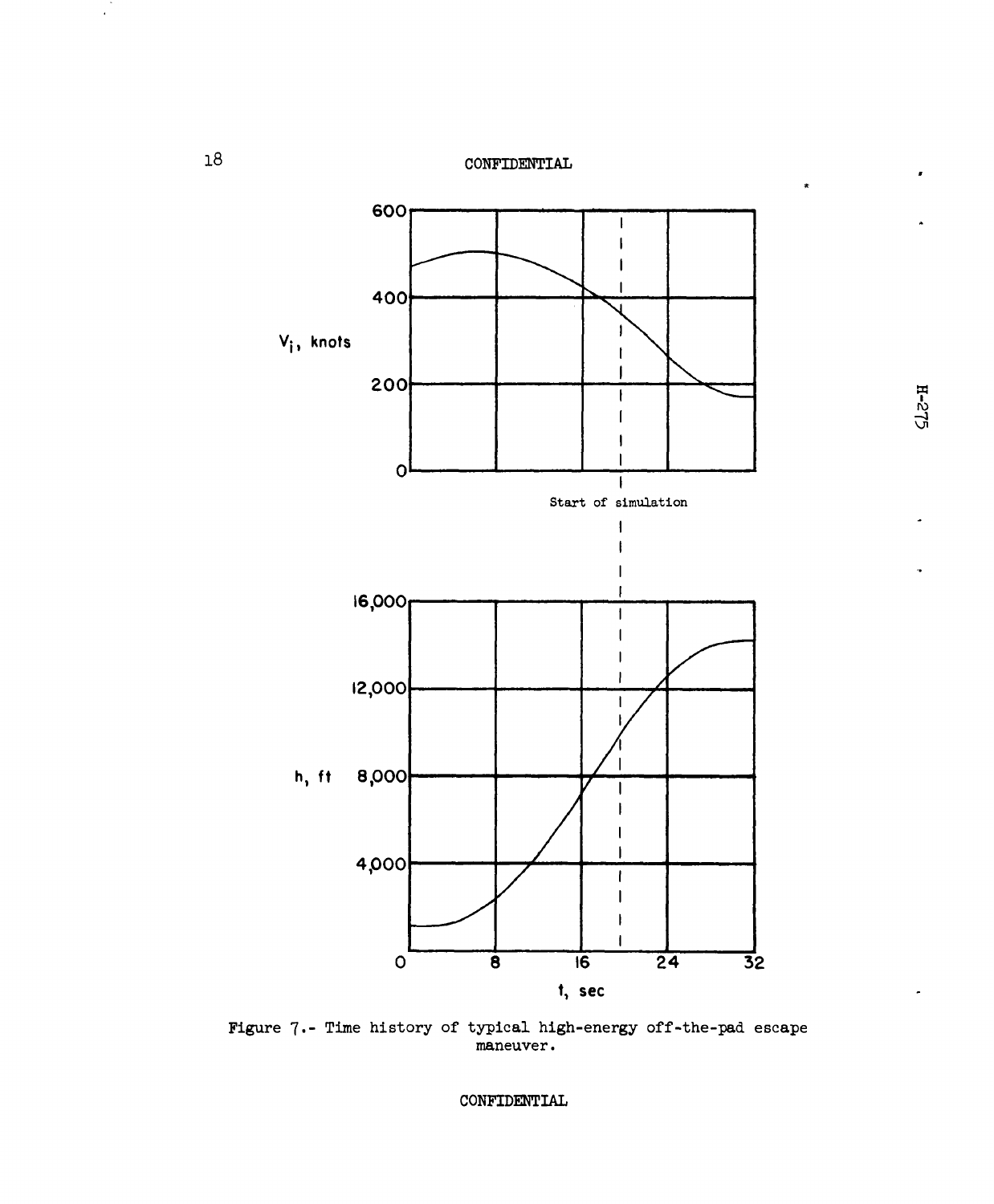

 $\bar{z}$ 

 $\mathbf{I}$ 

 $H - 275$ 

 $\ddot{\phantom{0}}$ 

 $\blacksquare$ 

 $\ddot{\phantom{0}}$ 



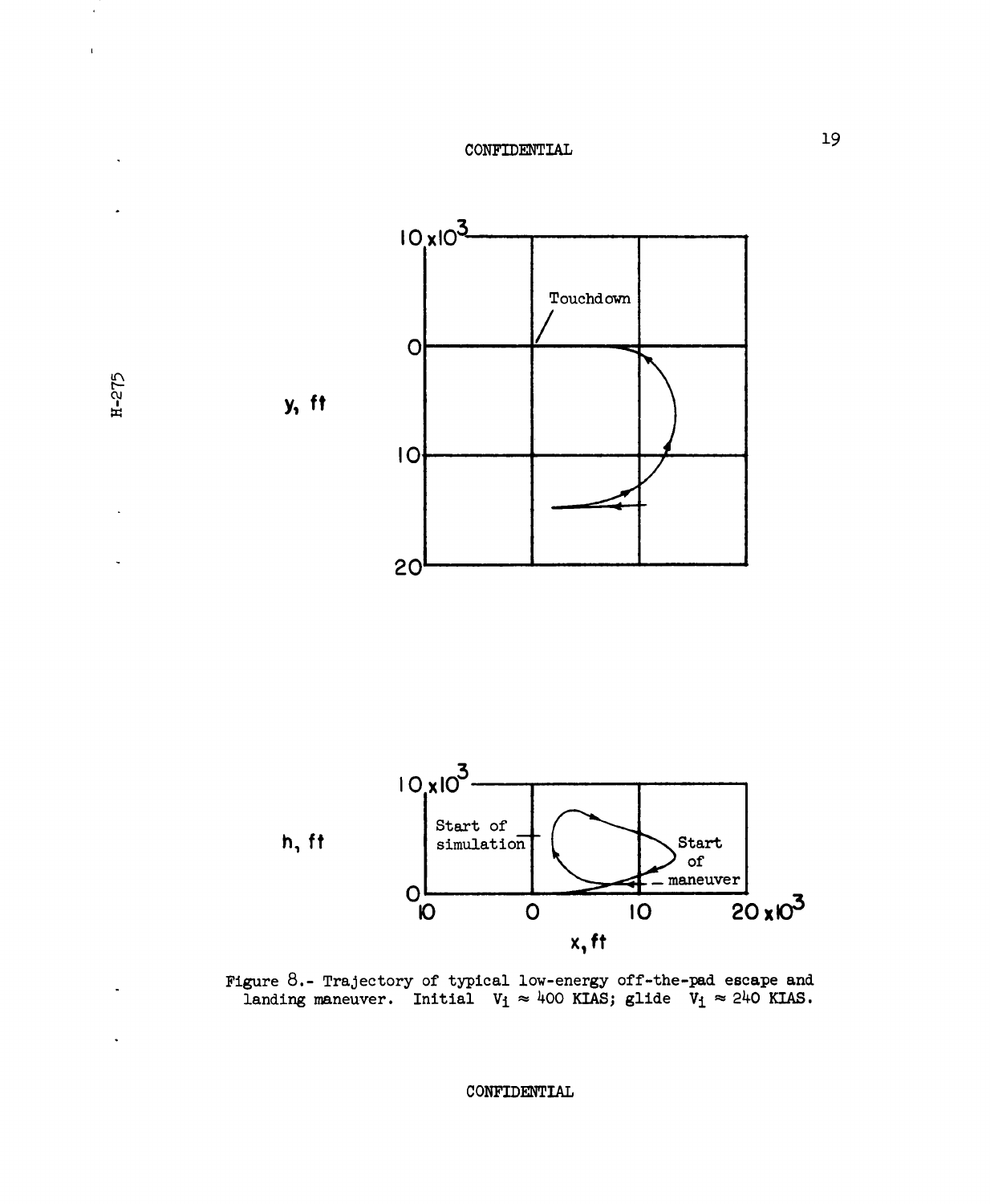

 $H - 275$ 

 $\bullet$ 

Figure **9.-** Time history of typical low-energy off-the-pad escape maneuver.

CONFIDENTIAL

 $\hat{\mathcal{A}}$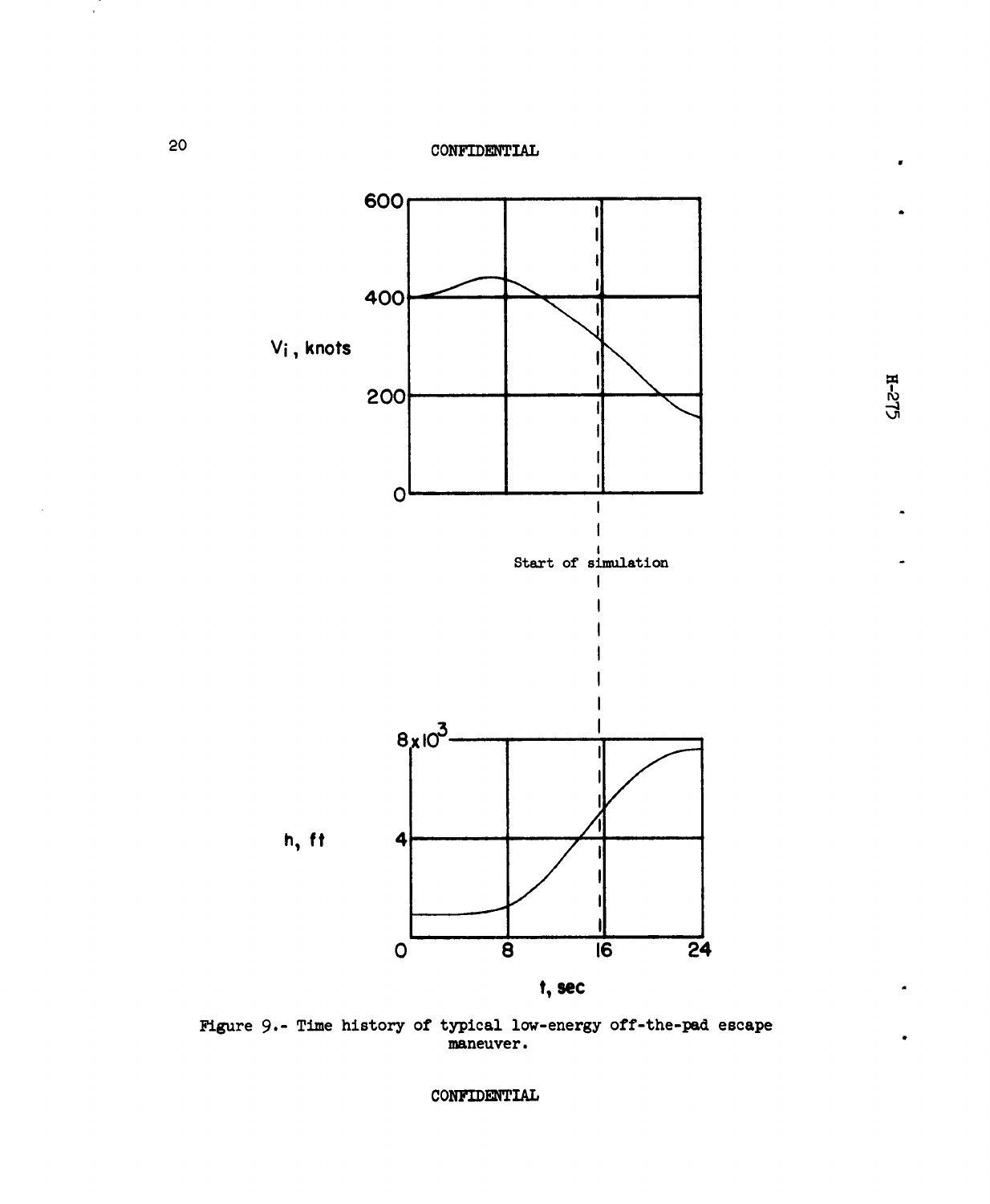

 $\frac{1}{1}$ 

 $\ddot{\phantom{a}}$ 



Figure 10.- Typical landing pattern.  $V_1 \approx 240$  KIAS; angle of bank  $\approx 30^\circ$ ; gear and speed brakes extended and engine at idle power with afterburner nozzle open.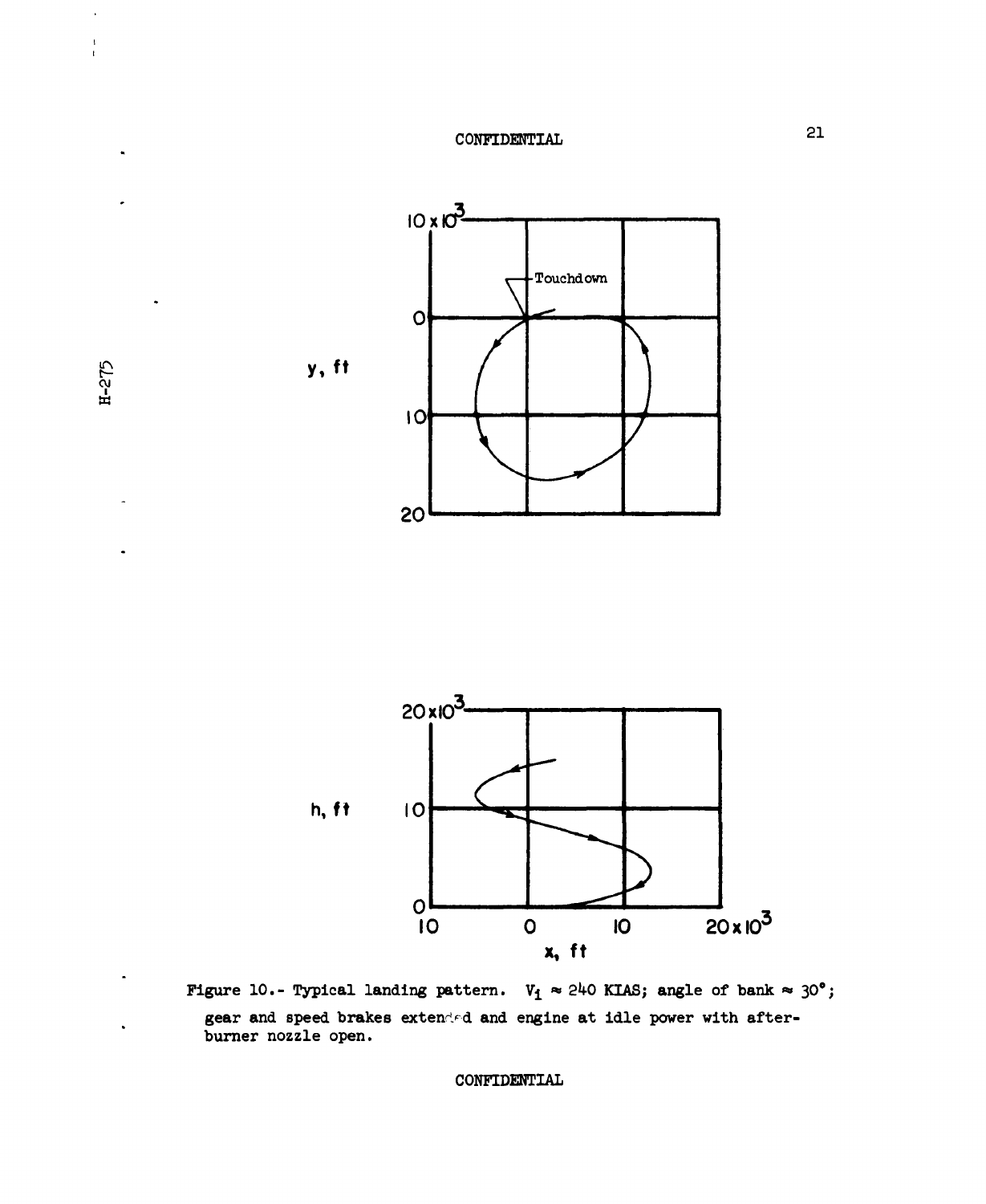

Figure 11.- Time history of typical flare maneuver.

 $\hat{\mathcal{A}}$ 

 $\ddot{\phantom{a}}$ 

 $\ddot{\phantom{1}}$ 

 $\bullet$ 

 $\blacksquare$ 

 $\bullet$ 

 $\bullet$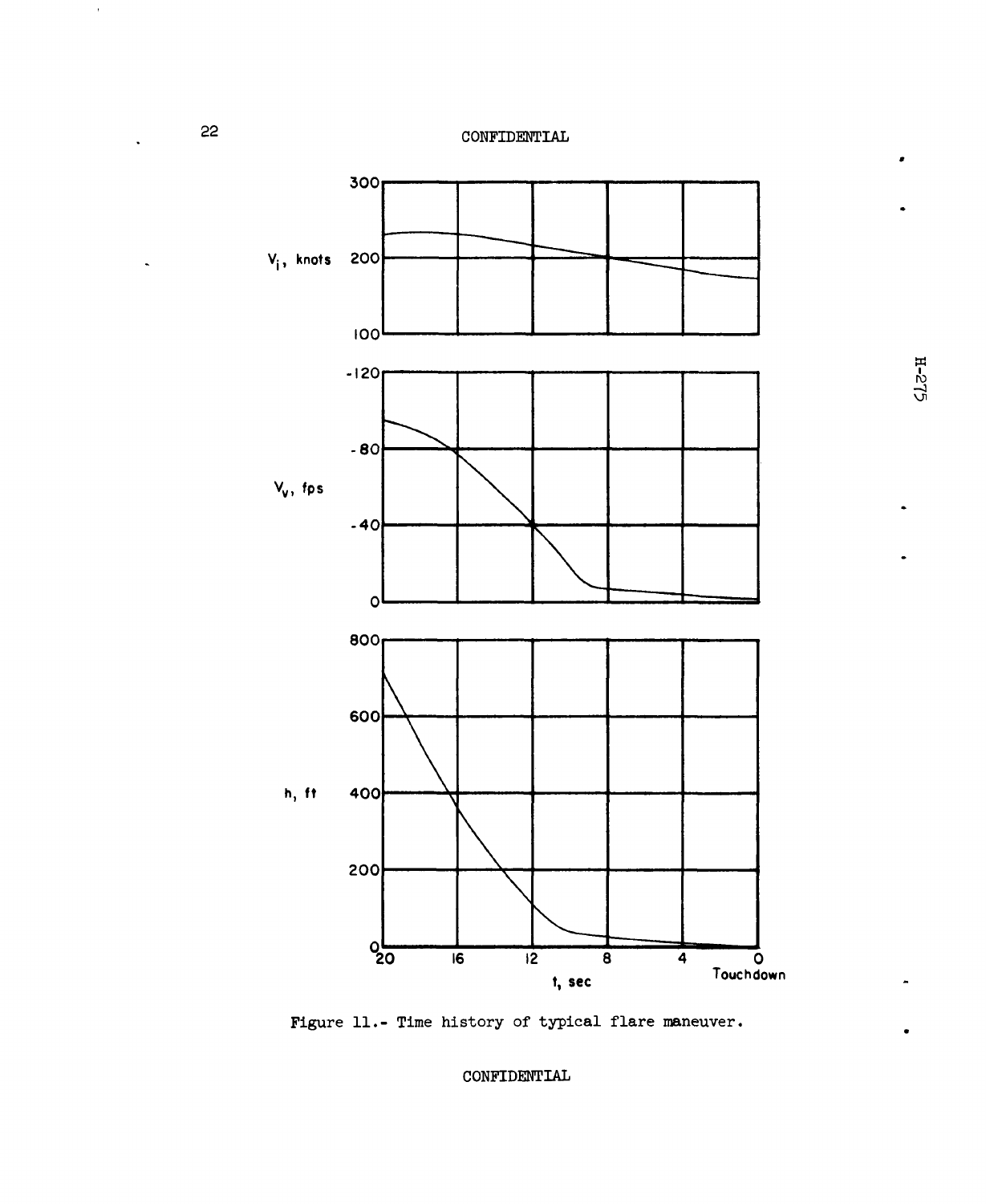



Figure 12.- Illustration of airplane canopy fitted with two different amber Plexiglas masks.

CONFIDENTIAL

**NASA-Langley, 1962 H-275**